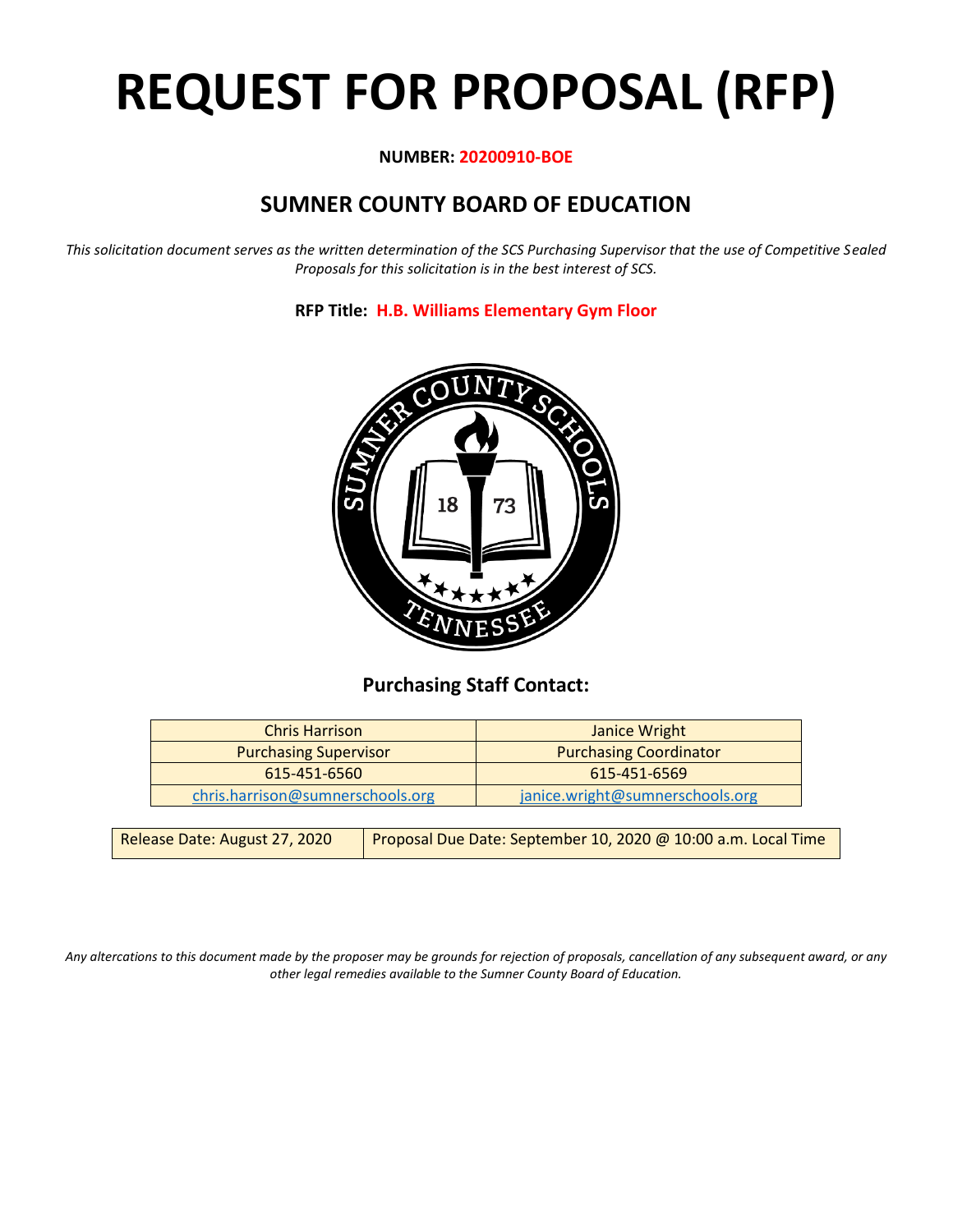#### **NOTICE TO PROPOSERS**

There may be one or more amendments to this RFP. In order to receive communication for any such amendments issued specifically to this RFP, the proposer must provide a Notice of Intent to Propose to the Sumner County Board of Education (SCS) Purchasing Department. The proposer must utilize this form when submitting notice. The notice may be sent by email to: Purchasing Office, purchasing@sumnerschools.org. SCS will send amendments only to those proposers which complete and return this information by the deadline list in the RFP Schedule of Events (Section 4).

| <b>RFP Number:</b>      | 20200910-BOE H.B. Williams Elementary Gym Floor             |
|-------------------------|-------------------------------------------------------------|
| Company Name:           |                                                             |
| <b>Mailing Address:</b> |                                                             |
|                         |                                                             |
|                         |                                                             |
| <b>Phone Number:</b>    |                                                             |
| <b>Contact Person:</b>  |                                                             |
| <b>Email Address:</b>   | <u> 1989 - Johann Stein, Amerikaansk politiker († 1908)</u> |
| Authorized Signature    |                                                             |
| <b>Printed Name</b>     |                                                             |
| Date                    |                                                             |

Emailed amendments will be sent in a Microsoft Word (Office for Windows) or Portable Document Format (pdf) format. Any alterations to the document made by the proposer may be grounds for rejection of proposal, cancellation of any subsequent award or any other legal remedies available to the Sumner County Board of Education.

Amendments will also be posted on the SCS website **https://sumnerschools.org/index.php/current-bids-and-rfps** and attached to the solicitation listing as a PDF or WORD file. Check the particular solicitation on the Current Bids and RFPs webpage for any posted amendments.

By completing and returning this form, the Proposer has expressed its intent to provide a proposal for **20200910-BOE H.B. Williams Elementary Gym Floor**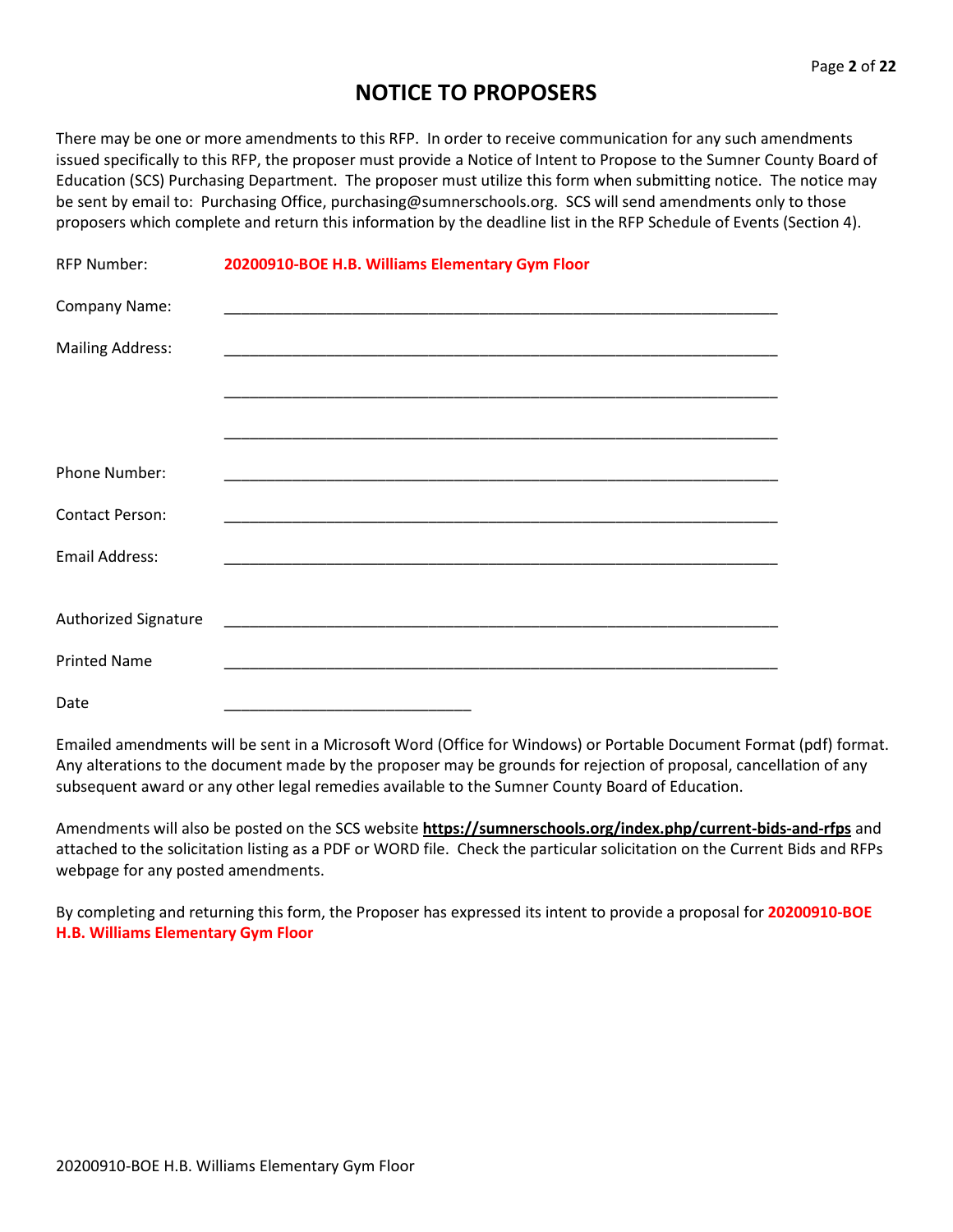#### **TABLE OF CONTENTS**

- 1. Introduction/Overview
	- 1.1. Purpose
	- 1.2. Contact Information
- 2. Requirements
	- 2.1. Scope of Work/Specifications
	- 2.2. Contactor Obligations
- 3. Source Selection and Contract Award
- 4. Schedule of Events
- 5. Instructions for Proposal
	- 5.1. Required Forms
	- 5.2. New Vendors
	- 5.3. Acknowledgement of Insurance Requirements
	- 5.4. Clarification and Interpretation of RFP
	- 5.5. Proposal Package
	- 5.6. Delivery of Proposals
	- 5.7. Evaluation of Proposals
	- 5.8. Request for Clarification of Proposals
	- 5.9. Protests
- 6. Attachments
	- 6.1. Contact Information
	- 6.2. Bid Form/Certification
	- 6.3. References
	- 6.4. Certification of Non-Collusion & Debarment or Suspension
	- 6.5. Attestation Re Personnel
	- 6.6. Drug Free Workplace Affidavit
	- 6.7. IRS Form W-9
		- \**An online, fillable version can be found at https://www.irs.gov/pub/irs-pdf/fw9.pdf*
	- 6.8. Standard Terms & Conditions
	- 6.9. Vendor Checklist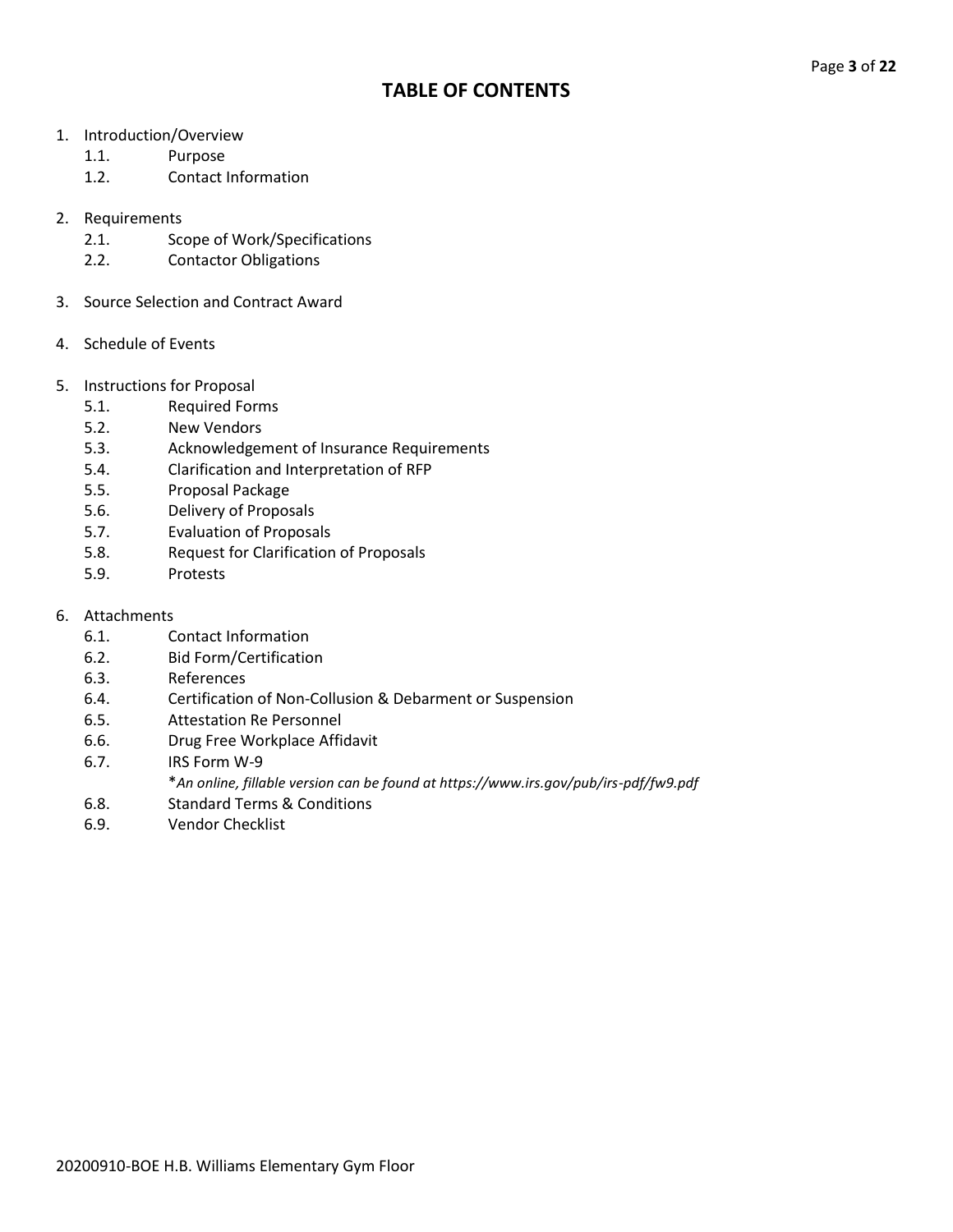#### 1. Introduction/Overview

#### 1.1. Purpose

The Sumner County Board of Education (SCS) is requesting sealed proposals for the upgrade of a gym floor as specified herein.

#### 1.2. Contact Information

Unauthorized contact regarding this RFP with employees or officials of SCS other than the Purchasing Supervisor named below may result in disqualification from this procurement process.

Interested parties must direct all communication regarding this RFP to the Purchasing Supervisor, who is SCSs only official point of contact for this RFP.

| <b>RFP Procedures</b>            |
|----------------------------------|
| Chris Harrison                   |
| <b>Purchasing Supervisor</b>     |
| 1500 Airport Road                |
| Gallatin, TN 37066               |
| chris.harrison@sumnerschools.org |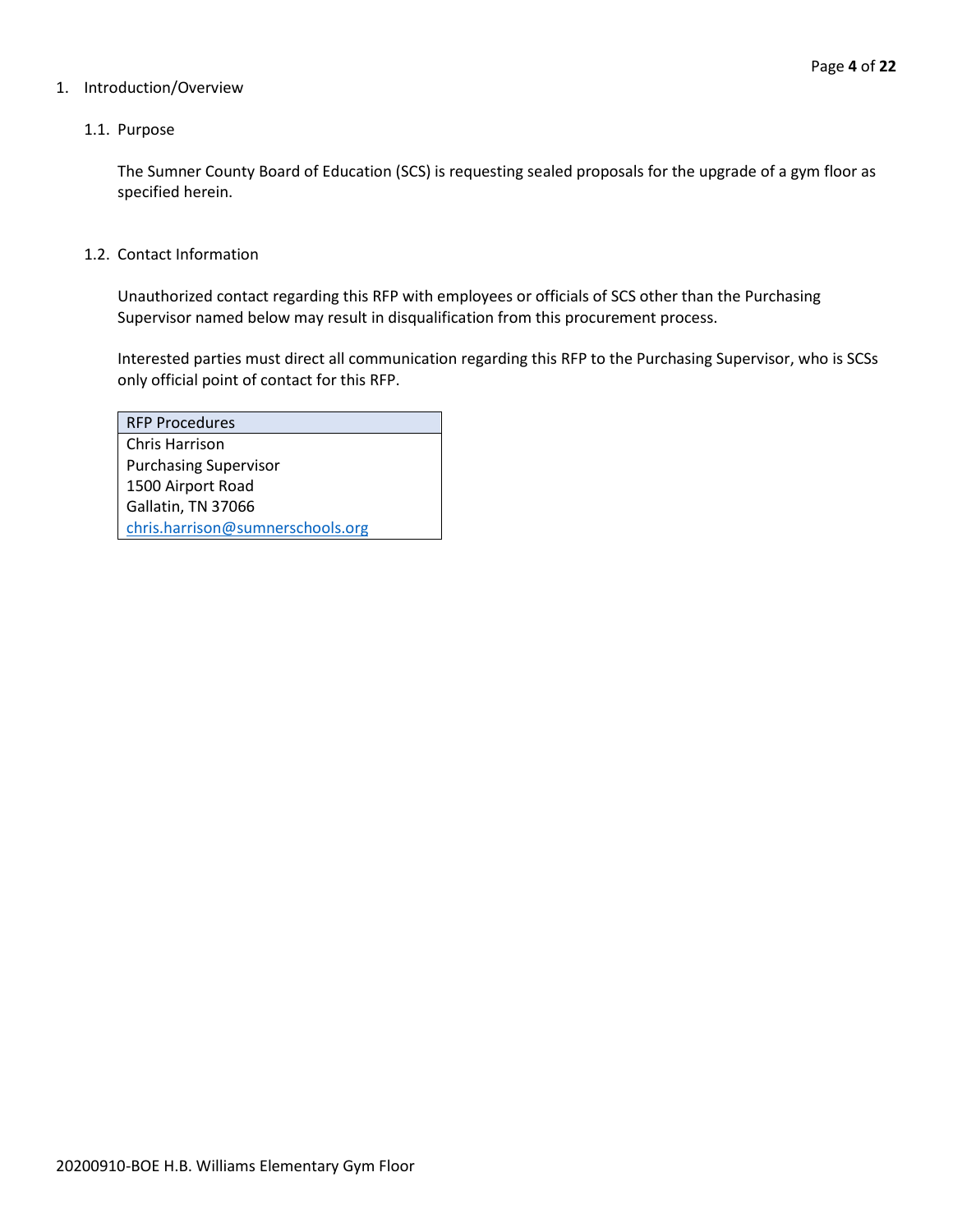#### 2. Requirements

#### 2.1. Scope of Work / Specifications

SCS has selected the Tarkett Sports Omnisports 7.1 mm indoor multipurpose surfacing system and the Gerflor Recreation 85 floor system as its' preferred products. SCS shall accept proposals for equivalent products.

Jobsite: H.B. Williams Elementary 115 South Palmers Chapel White House, TN 37188

#### **A. SUBMITTAL**

- 1. Product Data
	- Manufacturer's brochures, specifications and installation instructions.
- 2. Floor Design
	- Layout of proposed flooring including game lines and center logo (see below).
	- Seam Diagram, if applicable.
- 3. Pricing
	- Include pricing for the specified project.
	- Include a per-square-foot price for utilization by other locations throughout the District.
- 4. References
	- The Proposer must reference a minimum of three (3) completed projects similar in size, type and scope.

#### **B. QUALITY ASSURANCE**

- 1. Qualifications
	- The proposed product shall have been in production for a minimum of ten (10) years.
	- The installer shall be experienced and competent in the techniques required by the manufacturer to install the proposed surfacing.
	- The installer shall have a minimum of five (5) years experience in the field installing the proposed surfacing.
- 2. Certifications
	- The installer may be required to submit certification, from the surfacing manufacturer, attesting that they are an approved installer of the proposed surfacing.

#### **C. PROJECT/SITE CONDITIONS**

- 1. It is the responsibility of the installer to ensure that the site conditions are suitable for the installation of the proposed surfacing.
- 2. The installer must verify that the existing concrete slab meets the manufacturer's guidelines. Cracks, grooves, voids, depressions or other minor imperfections that will impede the installation must be repaired by the installer following the manufacturer's guidelines.
- 3. It is the responsibility of the installer to remove all construction debris from the premises. Use of SCS receptacles or dumpsters is prohibited.
- 4. The H.B. Williams Elementary project floor dimensions are approximately 84' x 70' gym and 18' x 14' office area. It is the responsibility of the installer to field verify the dimensions for accuracy prior to submitting a proposal.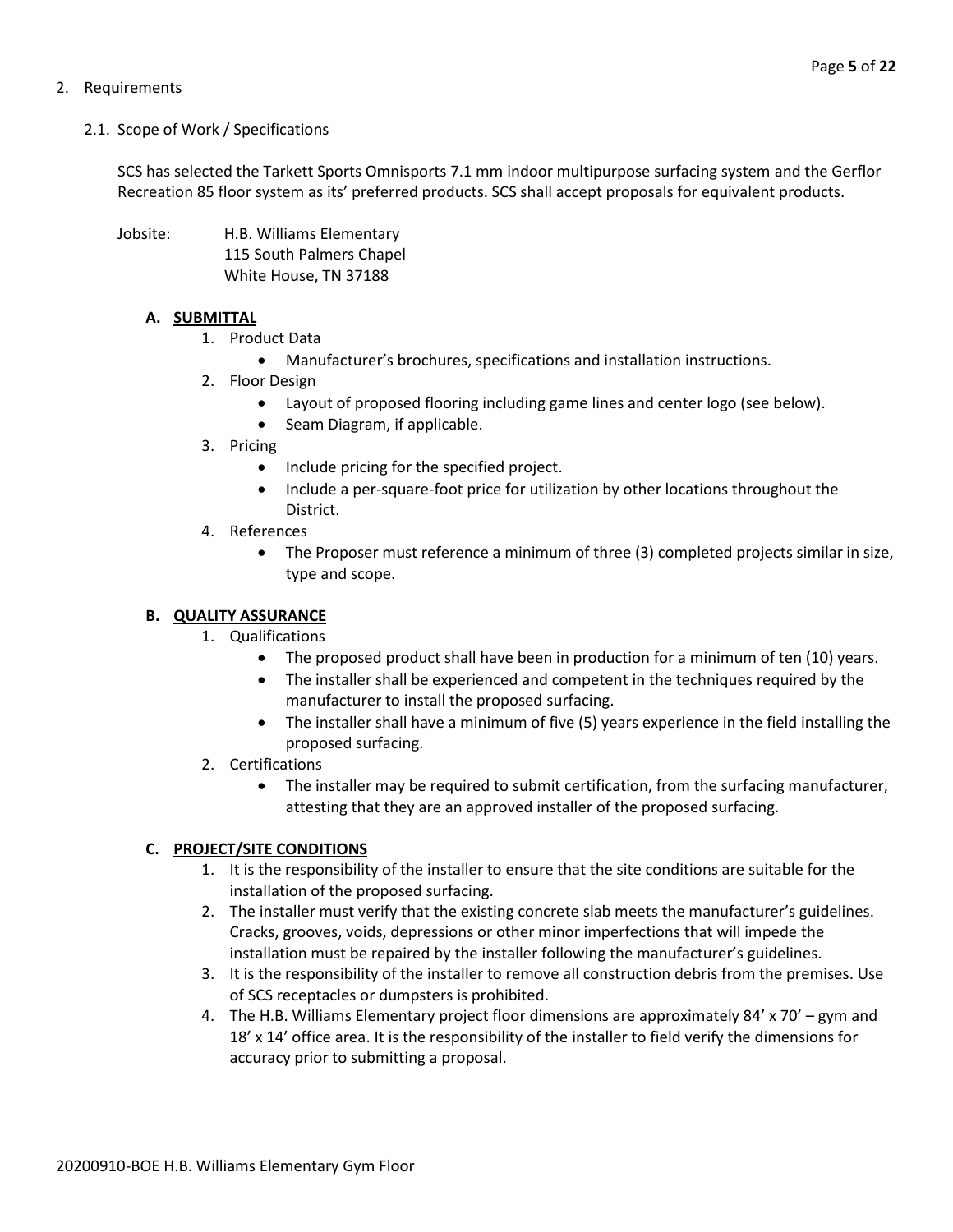#### **D. INSTALLATION**

- 1. The installation shall be in strict compliance with the surfacing manufacturer's written instructions.
- 2. The installer shall install the surfacing minimizing cross seams. Provide a seam diagram for approval prior to installation, if applicable.
- 3. It is the responsibility of the installer to ensure that the slab is free of dust, dirt, debris or any other material that will impair proper adhesion of the proposed surfacing.

#### **E. WARRANTY**

- 1. Must be provided by the product manufacturer. Third party warranties will not be accepted.
- 2. Must provide for repair or replacement including labor for products that fails within specified warranty period.
- 3. Failures include, but is not limited to, the following:
	- Materials manufacturing defects.
- 4. Manufacturer's Warranty Period: minimum of 10 years, from date of substantial completion, for material defects.
- 5. Installers Warranty period: 1 year, from date of substantial completion, for poor workmanship or faulty installation. Warranty includes cost for repair (materials & labor) or replacement (materials & labor) of surfacing.

#### 2.2. Standard Contractor Obligations

- Shall provide and obtain all necessary materials, equipment and labor to perform all items listed in the Scope of Work.
- Shall provide and obtain all necessary permits and schedule all necessary inspections with Local, County, etc. agencies as required by law.
- Shall dispose of all generated waste materials in compliance with all Local, State and Federal guidelines, regulations and requirements.
- Shall have property trained and experienced staff to facilitate the services specified in the Scope of Work. If applicable, the Contractor shall provide documentation that staff has received the manufacturers' certification to complete the services specified in the Statement of Work.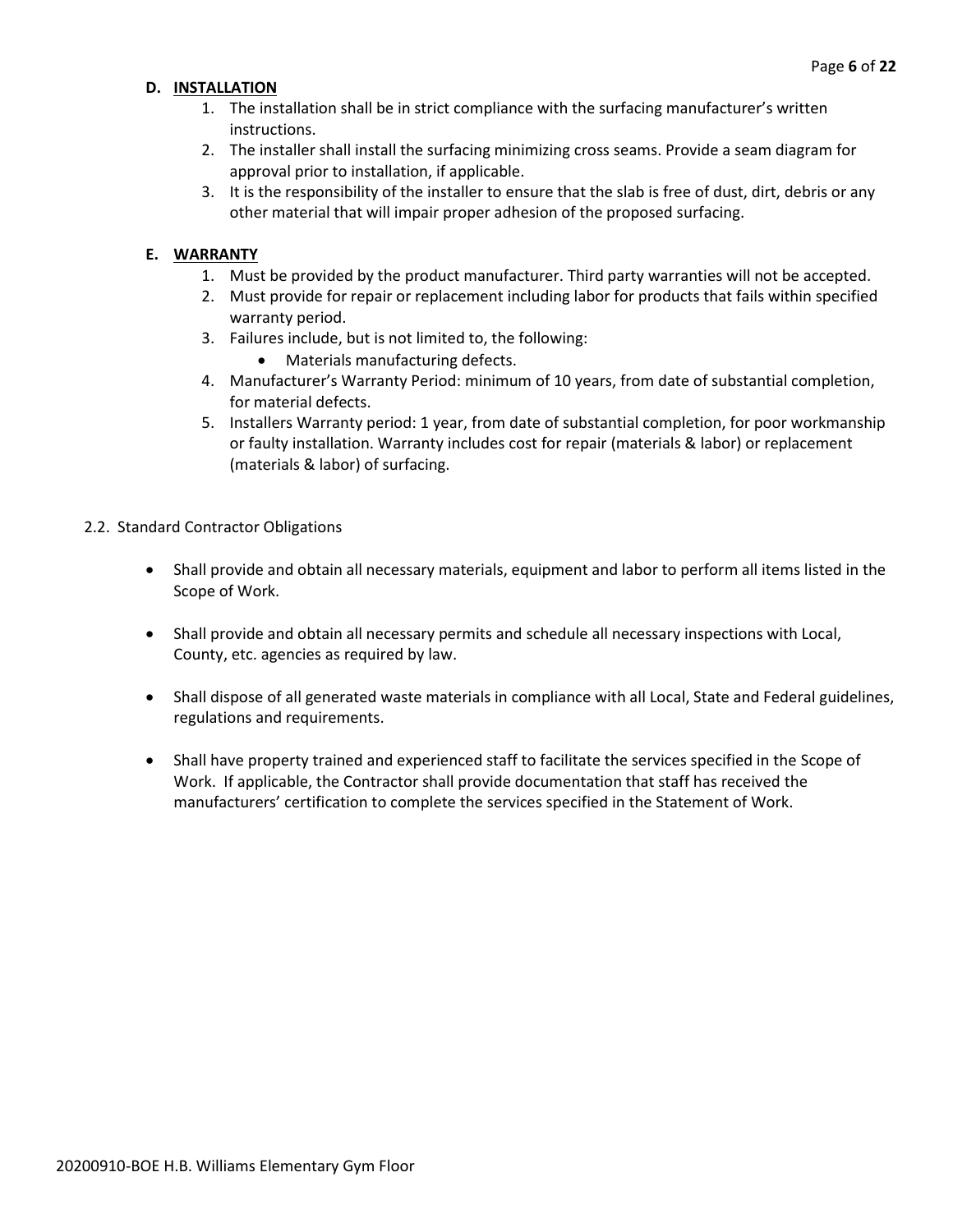- 3. Source Selection and Contract Award
	- Award(s), if made, will be made to the Responsive and Responsible proposer(s) whose proposal is most advantageous to SCS, taking into consideration price and the other evaluation criteria set forth in the RFP.
		- o General Criteria to be determined "Responsive"
			- Does the proposal include all required information, included completed attachment forms and affidavits?
			- Was the proposal delivered on or before the stated deadline? Did it include the required number of copies (hard & electronic)?
		- o General Criteria to be determined "Responsible"
			- Does the Proposer demonstrate an understanding of SCSs needs and proposed approach to the project?
			- Does the Proposer possess the ability, capacity, skill and financial resources to provide the service?
			- Can the Proposer take upon itself the responsibilities set forth in the RFP and produce the required outcomes in a timely fashion?
			- **■** Does the Proposer have the character, integrity, reputation, judgement, experience and efficiency required for the project?
	- SCS reserves the right to enter into discussions with Proposers which have submitted proposals determined to be reasonably like of being considered for selection to assure a full understanding of and responsiveness to the RFP requirements. Every effort shall be afforded to assure fair and equal treatment with respect to the opportunity for discussion and/or revision of their respective proposals.
	- Upon mutual agreement by both parties, SCS shall grant the right to extend the terms, conditions and prices of contract(s) awarded from this RFP to other Institutions (such as State, Local and/or Public Agencies) who express an interest in participating in any contract that results from this RFP. Each of the "piggyback" Institutions will issue their own purchasing documents for purchase of the goods/services. Proposer agrees that SCS shall bear no responsibility or liability for any agreements between Proposer and the other Institution(s) who desire to exercise this option.

#### 4. Schedule of Events

| <b>RFP Issued</b>              | August 27, 2020                            |
|--------------------------------|--------------------------------------------|
| <b>RFP Submission DEADLINE</b> | September 10, 2020 @ 10:00 a.m. Local Time |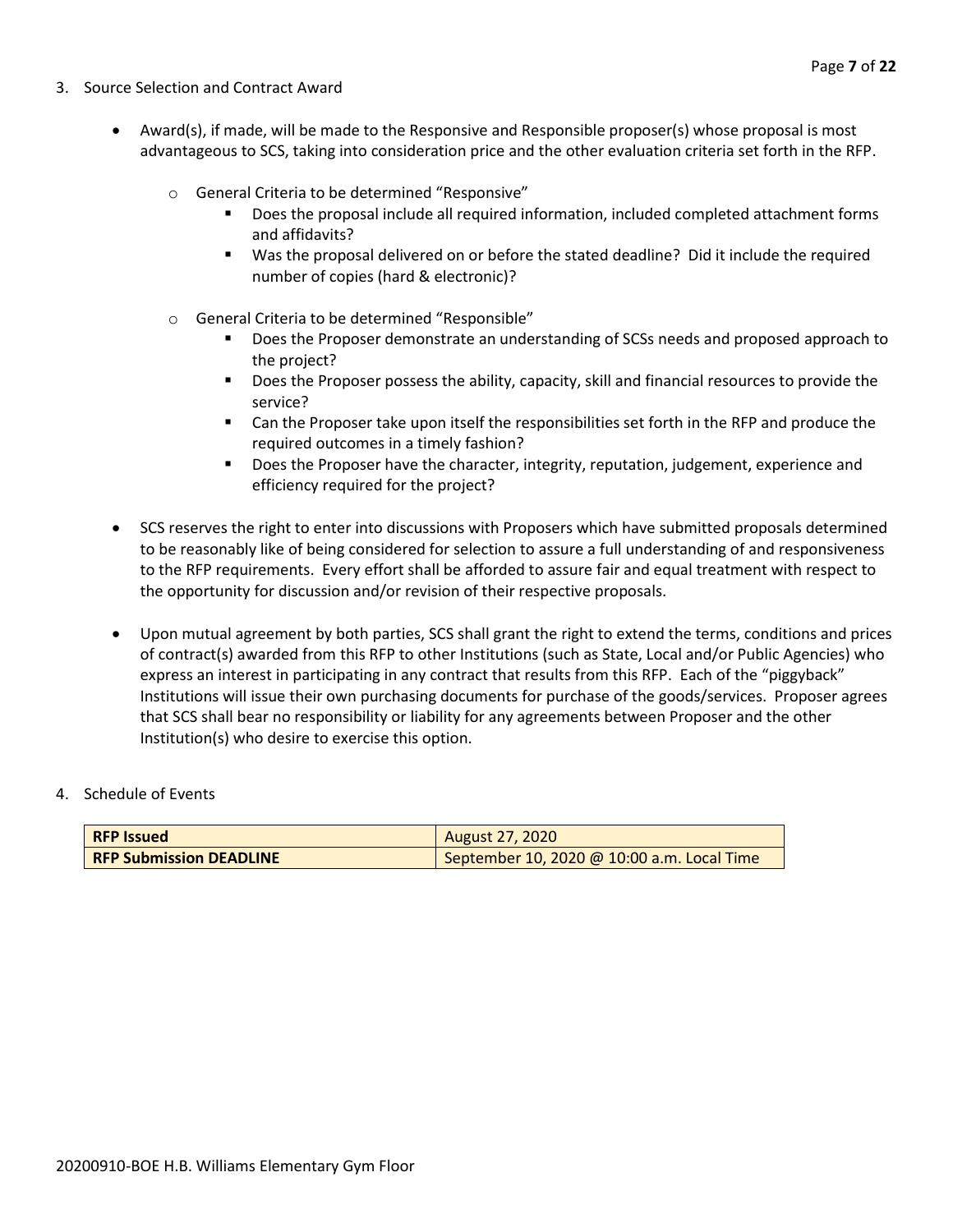#### 5. Instructions for Proposal

Page **8** of **22**

#### 5.1. Required Forms

- Proposer must complete and submit the Attachments in Section 6. Attachments may be omitted depending on the RFP requirements. Refer to the Table of Contents for omitted Attachments.
- Evidence of a valid State of Tennessee Business License and/or Sumner County Business License.
- For all vendors with annual purchases in excess of \$50,000; a Sumner County Business License must be on file with the SCS Finance Department. Evidence of the license must be provided within ten (10) working days following notification of award; otherwise, SCS may rescind its acceptance of the Proposer's proposal.
- Copy of State of Tennessee License (if applicable) in respective field.
- If applicable, the Proposer must include a copy of the contract(s) the Proposer will submit to be signed.

#### 5.2. New Vendors

- To comply with Internal Revenue Service requirements, all vendors who perform any type of service are required to have a current IRS Form W-9 on file with the SCS Finance Department. It is a mandatory requirement to complete the IRS Form W-9 (Attachment 6.9) included in this RFP.
- To comply with the **Tennessee Lawful Employment Act (50-1-702 and 50-1-703)**, non-employees (individuals paid directly by the employer in exchange for the individual's labor or services) must have on file one (1) of the following documents:
	- o A valid Tennessee driver's license or photo identification;
	- $\circ$  A valid driver's license or photo identification from another state where the license requirements are at least as strict as those in Tennessee;
	- o A birth certificate issued by a U.S. state, jurisdiction or territory;
	- o A U.S. government issued certified birth certificate;
	- o A valid, unexpired U.S. passport;
	- o A U.S. certificate of birth abroad (DS-1350 or FS-545)
	- o A report of birth abroad of a U.S. citizen (FS-240);
	- o A certificate of citizenship (N560 or N561);
	- o A certificate of naturalization (N550, N570 or N578);
	- o A U.S citizen identification card (I-197 or I-179); or
	- o Valid alien registration documentation or other proof of current immigration registration recognized by the United States Department of Homeland Security that contains the individual's complete legal name and current alien admission number or alien file number (or numbers if the individual has more than one number).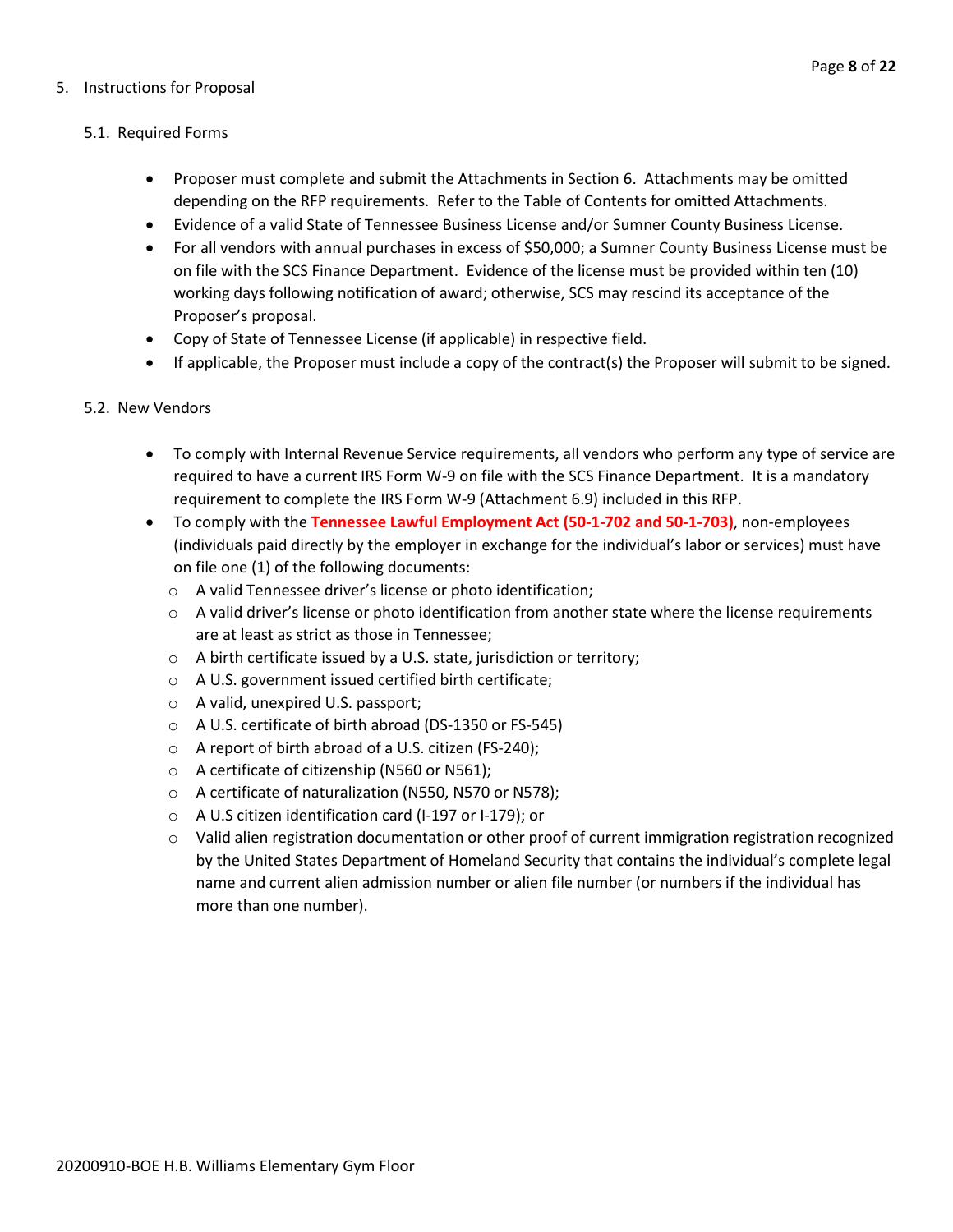#### 5.3. Acknowledgement of Insurance Requirements

By submitting a proposal, Proposer acknowledges that it has read and understands the insurance requirements for the proposal. The Proposer who may have employees, contractors, subcontractors or agents working on SCS properties shall carry current certificates for general and professional liability insurance and for workers' compensation as indicated below. The owner or Principal of each Proposer must also be insured by workers' compensation if they perform any of the services on SCS properties. There will be no exceptions to the insurance requirement. Proposer also understands that the evidence of required insurance must be submitted within fifteen (15) working days following notification of its offer being accepted; otherwise, SCS may rescind its acceptance of the Proposers proposal.

• **General Liability**

| <b>General Aggregate</b> | \$2,000,000 |
|--------------------------|-------------|
| Each Occurrence          | \$1,000,000 |

#### • **Workers Compensation**

| <b>Workers Compensation</b> | Tennessee Statutory Limits |
|-----------------------------|----------------------------|
| <b>Employer's Liability</b> | 5500,000                   |

5.4. Clarification and Interpretation of RFP

The words "must" and "shall" in the RFP indicate mandatory requirements. Taking exception to any mandatory requirement shall be considered grounds for rejection. There are other requirements that SCS considers important but not mandatory. It is important to respond in a concise manner to each section and submit an itemized list of all exceptions.

5.5. Proposal Package

The package containing the proposal must be sealed and clearly marked on the outside of the package:

#### **"20200910-BOE H.B. Williams Elementary Gym Floor" DO NOT OPEN**

All sealed proposals packages must include all of the following. Any sealed proposals are subject to rejection as non-conforming if any applicable item is not included.

- One (1) Complete Original
- One (1) electronic format (CD/USB Drive)
- Original Signature on Original Proposal. NO copied or digital signatures.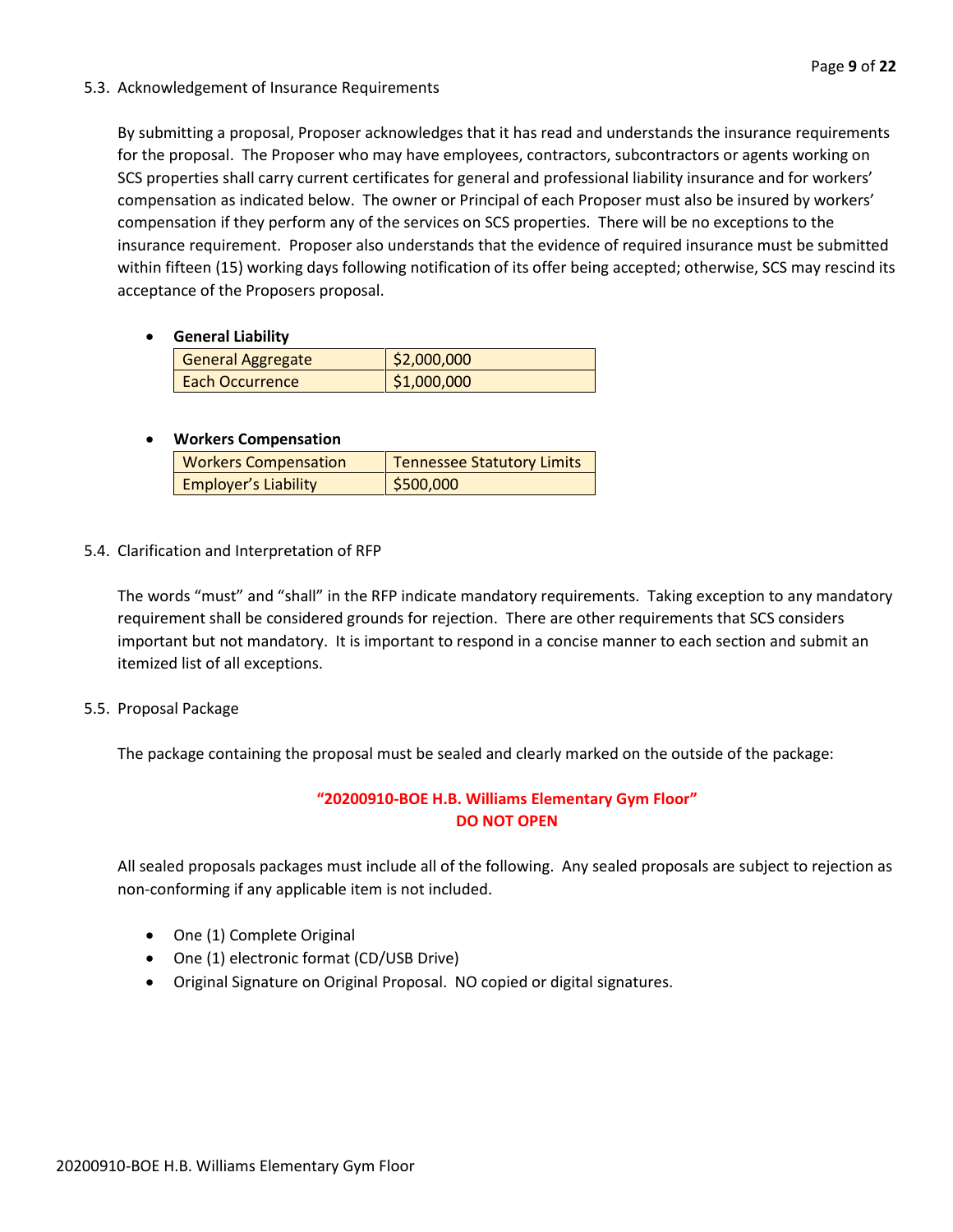The outside of the proposal package must be labeled as follows (if applicable) per **T.C.A § 62-6-119**:

- 1. Name of Company and Principal Owner, Business License Number, Expiration Date and License Classification.
- 2. In addition to Item 1, the same is applicable to masonry contractors if the work performed is > \$100,000.
- 3. In addition to Item 1, the same is applicable to HVAC, electrical, plumbing or A/C contractors if the work performed is > \$25,000.
- 4. In addition to Item 1, the same is applicable plus the Department of Environment & Conservation License Number and Classification, applicable to geothermal contractors if the work performed is > \$25,000.
- 5. If the prime contractor performs the masonry portion of the project or any of the above listed contractor skill sets and the work performed is > \$100,000; it must be so designated.
- 6. Only one (1) contractor in each classification listed shall be written on the bid envelope.

#### 5.6. Delivery of Proposals

Sealed proposals will be accepted until **September 10, 2020 @ 10:00 a.m. Local Time**. Proposals received after that time will be deemed invalid. Vendors mailing proposal packages must allow sufficient time to ensure receipt of their package by the time specified. SCS shall not accept proposals via electronic transmission such as email, fax, etc. There will be no exceptions. Proposals will be opened and read aloud. The reading of the bids will begin at **10:00 a.m. Local Time**.

Due to the nature of deliveries to the SCS Support Services Facility by carriers such as UPS, FedEx and such like; the proposal package will be accepted if the date and time on the delivery confirmation are indicated to be on or before the Proposal Deadline.

| Delivery Address: | Sumner County Board of Education |
|-------------------|----------------------------------|
|                   | Attn: Purchasing Supervisor      |
|                   | 1500 Airport Road                |
|                   | Gallatin, TN 37066               |

#### 5.7. Evaluation of Proposals

The SCS Purchasing Supervisor will first examine the proposals to reject those that are clearly non-responsive to the stated requirements. Proposers who are determined to be non-responsive and/or non-responsible will be notified of this determination.

The evaluation process will include the following factors:

- Company Experience and Qualifications
	- o The nature and scope of the Proposers business.
	- o The number of years the Proposer has been licensed to do business.
	- $\circ$  The number of years the Proposer has been providing the requested services.
	- o How many similarly sized or larger K-12 clients have you contract with?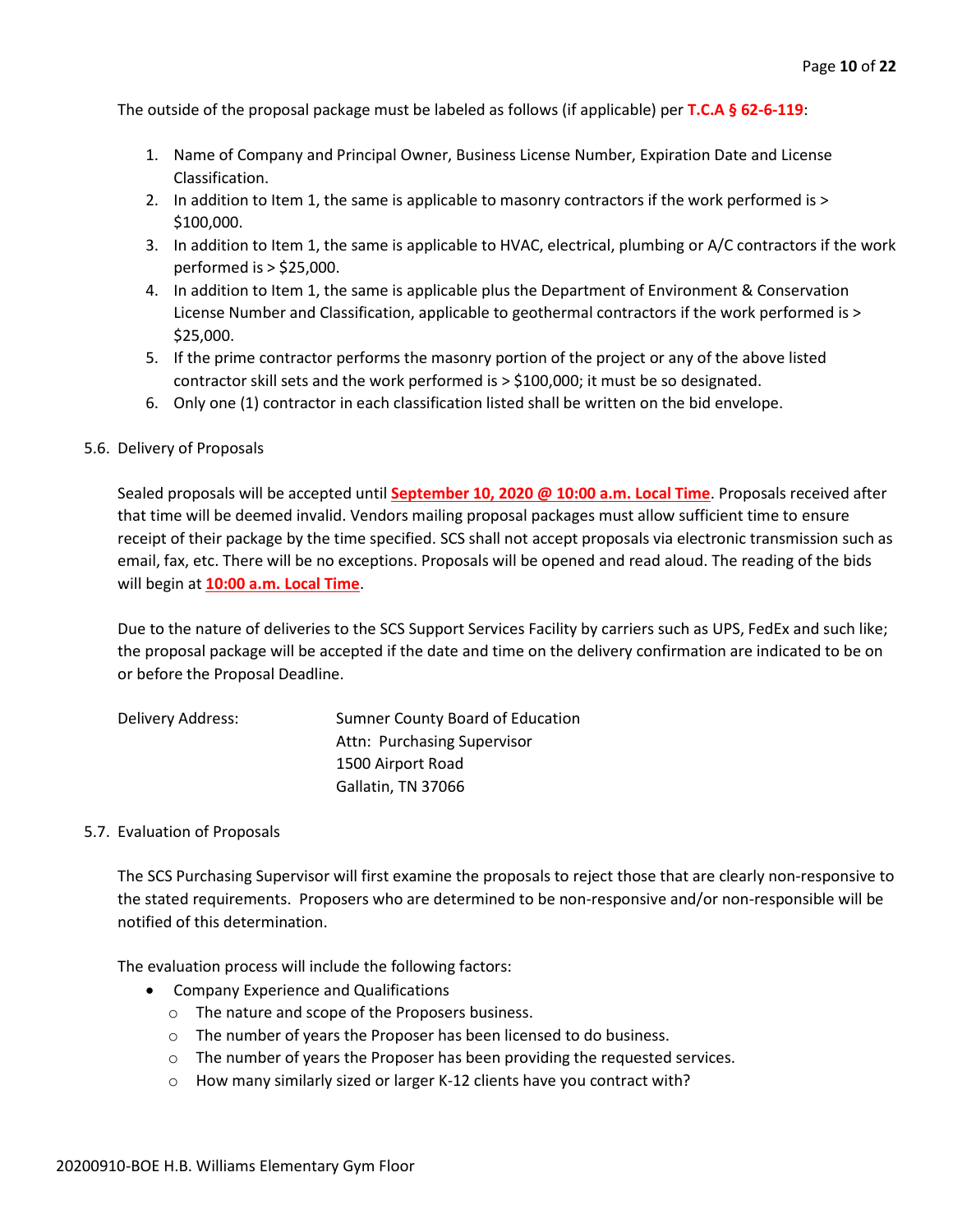- Compensation/Price Data
	- o Address all costs associated with performance of the contracted services.
- Past Performance and References
	- o Provided a minimum of three (3) client references for similar projects in size and scope successfully completed by Proposer within the last three (3) years. Attachment 6.3.
	- $\circ$  SCS may also consider other sources of pertinent past performance information, including the districts own experience with the Proposer.
- 5.8. Request for Clarification of Proposals

Requests for clarification of proposals shall be distributed by the Purchasing Supervisor in writing (or email).

#### 5.9. Protests

In the event that any interested party finds any part of the listed specifications, terms or conditions to be discrepant, incomplete or otherwise questionable in any respect; it shall be the responsibility of the concerned party to notify the SCS Purchasing Office of such matters immediately upon receipt of the RFP. All notifications must be sent to the Purchasing Supervisor via email at [purchasing@sumnerschools.org.](mailto:purchasing@sumnerschools.org)

Any actual or prospective Proposer who is aggrieved in connection with the RFP or award of a contract may protest to the Purchasing Supervisor and/or the Sumner County Board of Education at its regularly scheduled meeting.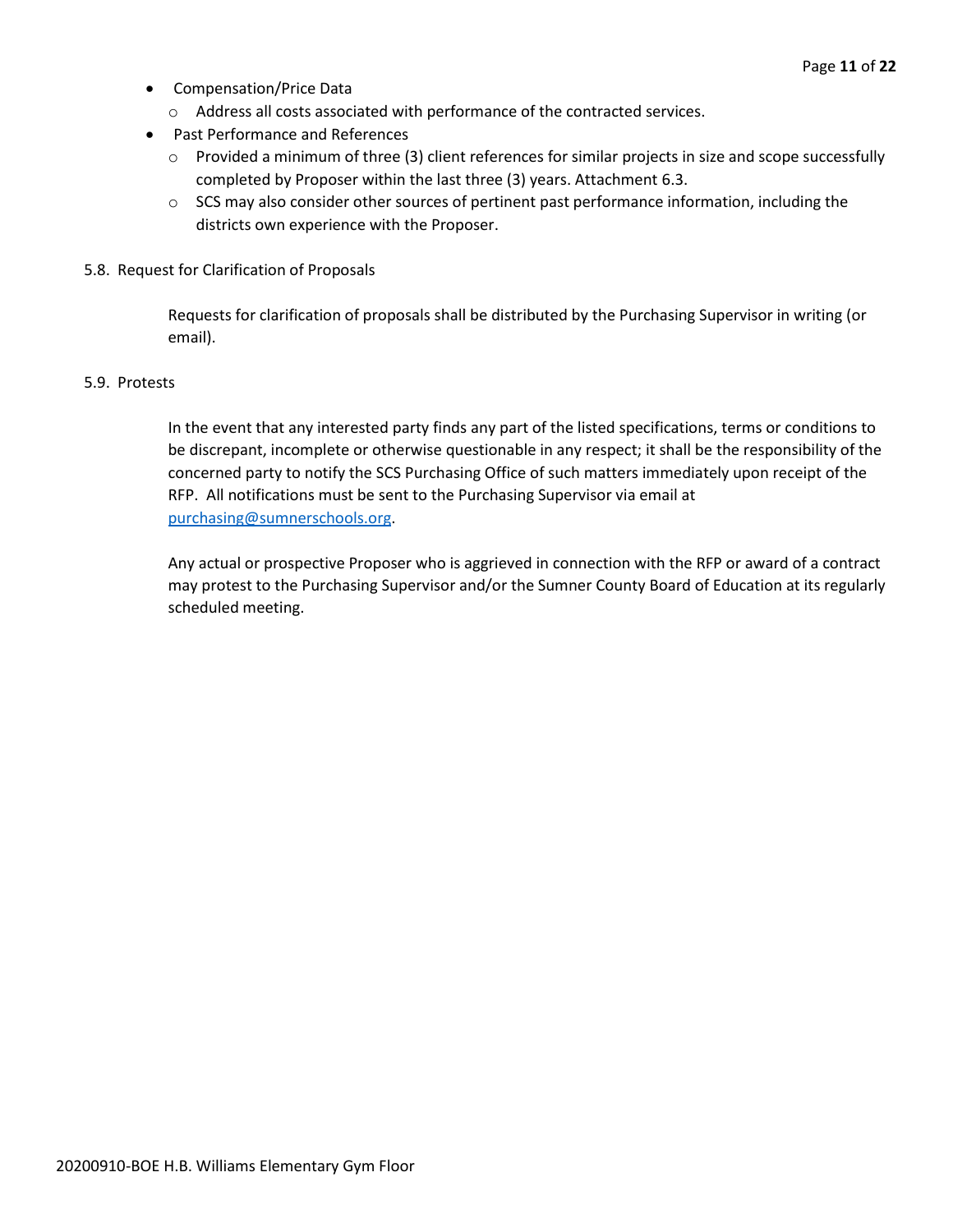#### **ATTACHMENT 6.1 - Contact Information**

| <b>Company Legal Name:</b>                 | <u> 1989 - Johann John Stone, markin film yn y system yn y system yn y system yn y system yn y system yn y system</u> |  |
|--------------------------------------------|-----------------------------------------------------------------------------------------------------------------------|--|
| <b>Company Official Address:</b>           | <u> 1989 - Johann John Stoff, deutscher Stoffen und der Stoffen und der Stoffen und der Stoffen und der Stoffen u</u> |  |
| Company Web Site (URL):                    |                                                                                                                       |  |
| Contact Person for project administration: |                                                                                                                       |  |
|                                            |                                                                                                                       |  |
|                                            |                                                                                                                       |  |
|                                            | <u> 1999 - Johann John Harry Harry Harry Harry Harry Harry Harry Harry Harry Harry Harry Harry Harry Harry Harry</u>  |  |
|                                            | (office)                                                                                                              |  |
|                                            | (mobile)                                                                                                              |  |
|                                            |                                                                                                                       |  |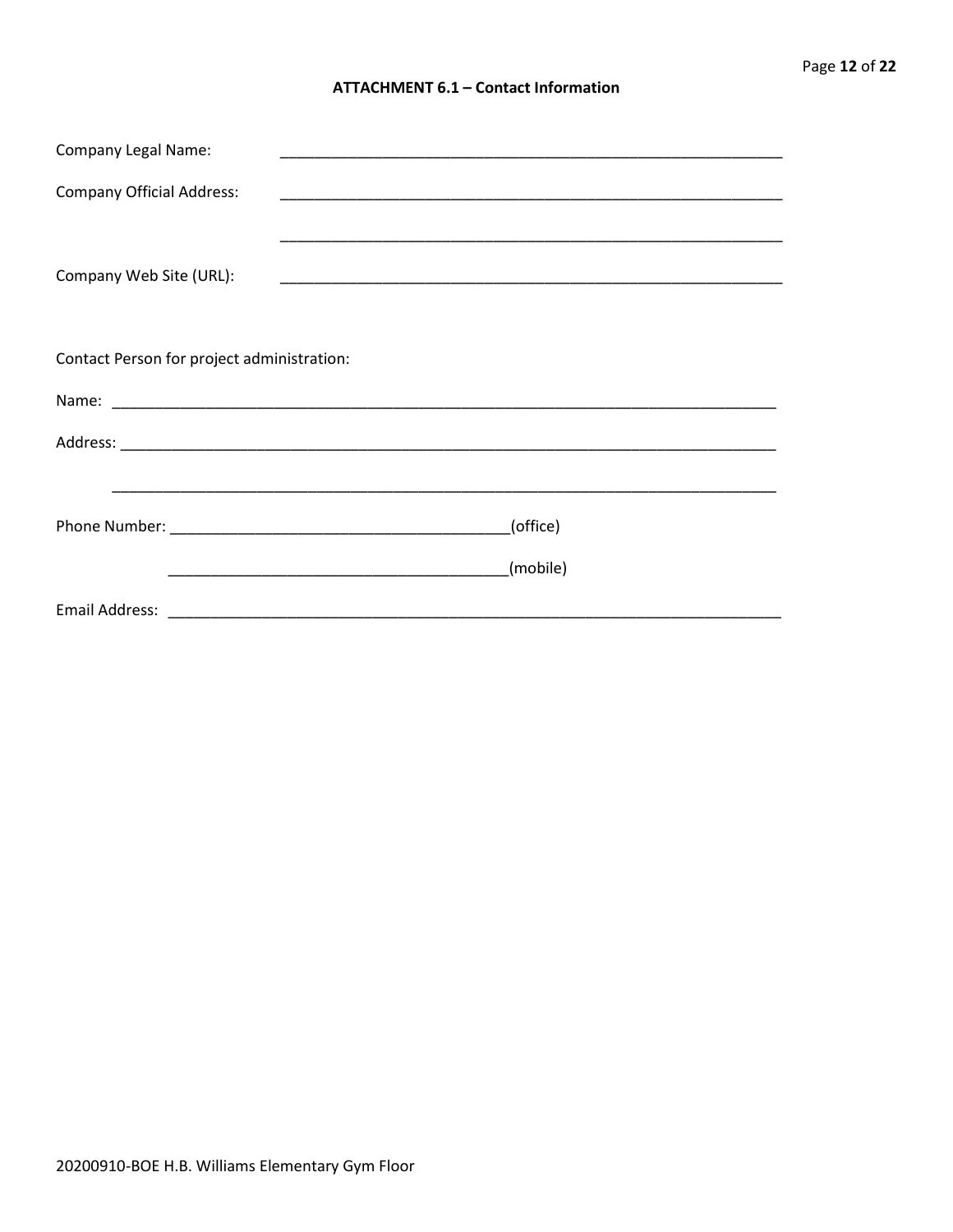

Attn: Purchasing Supervisor 1500 Airport Road Gallatin, TN 37066

> **ATTACHMENT 6.2 – Bid Form/Certification 20200910-BOE H.B. Williams Elementary Gym Floor**

Date

#### **H.B. Williams Elementary** \_\_\_\_\_\_\_\_\_\_\_\_\_\_\_\_\_\_\_\_\_\_\_\_\_\_\_\_\_\_\_\_\_\_\_\_\_\_\_\_

#### Price per Square Foot **Exercise 2018**

By checking this box, Proposer agrees that SCS reserves the right to extend the terms, conditions and prices of this contract to other Institutions (such as State, Local and/or Public Agencies) who express an interest in participating in any contract that results from this RFP. Each of the piggyback Institutions will issue their own purchasing documents for the goods/service. Proposer agrees that SCS shall bear no responsibility or liability for any agreements between Proposer and the other Institution(s) who desire to exercise this option.

By Signing below, Proposer certifies they have carefully examined all instructions, requirements, specifications, terms and conditions of the RFP and certifies:

- It is a reputable company regularly engaged in providing goods and/or services necessary to meet the requirements, specifications, terms and conditions of the RFP.
- All statements, information and representations prepared and submitted in response to the RFP are current, complete, true and accurate. Proposer acknowledges that the Sumner County Board of Education (SCS) will rely on such statements, information and representations in selecting the successful proposer(s).
- That the prices quoted shall be SCSs pricing for the products and/or service.
- It shall be bound by all statements, representations, warranties and guarantees made in its proposal.
- Proposer acknowledges that the contract may be canceled if any conflict of interest or appearance of a conflict of interest is discovered by SCS, in its sole discretion.
- All purchase orders must be duly authorized and executed by SCS and subject to the terms and conditions of the RFP.

| Authorized Signature<br><u> 1980 - Jan James James Jan James James James James James James James James James James James James James Jam</u> |
|----------------------------------------------------------------------------------------------------------------------------------------------|
| Title                                                                                                                                        |
| <b>Printed Name</b><br>the control of the control of the control of the control of the control of the control of                             |
| Vendor Legal Name                                                                                                                            |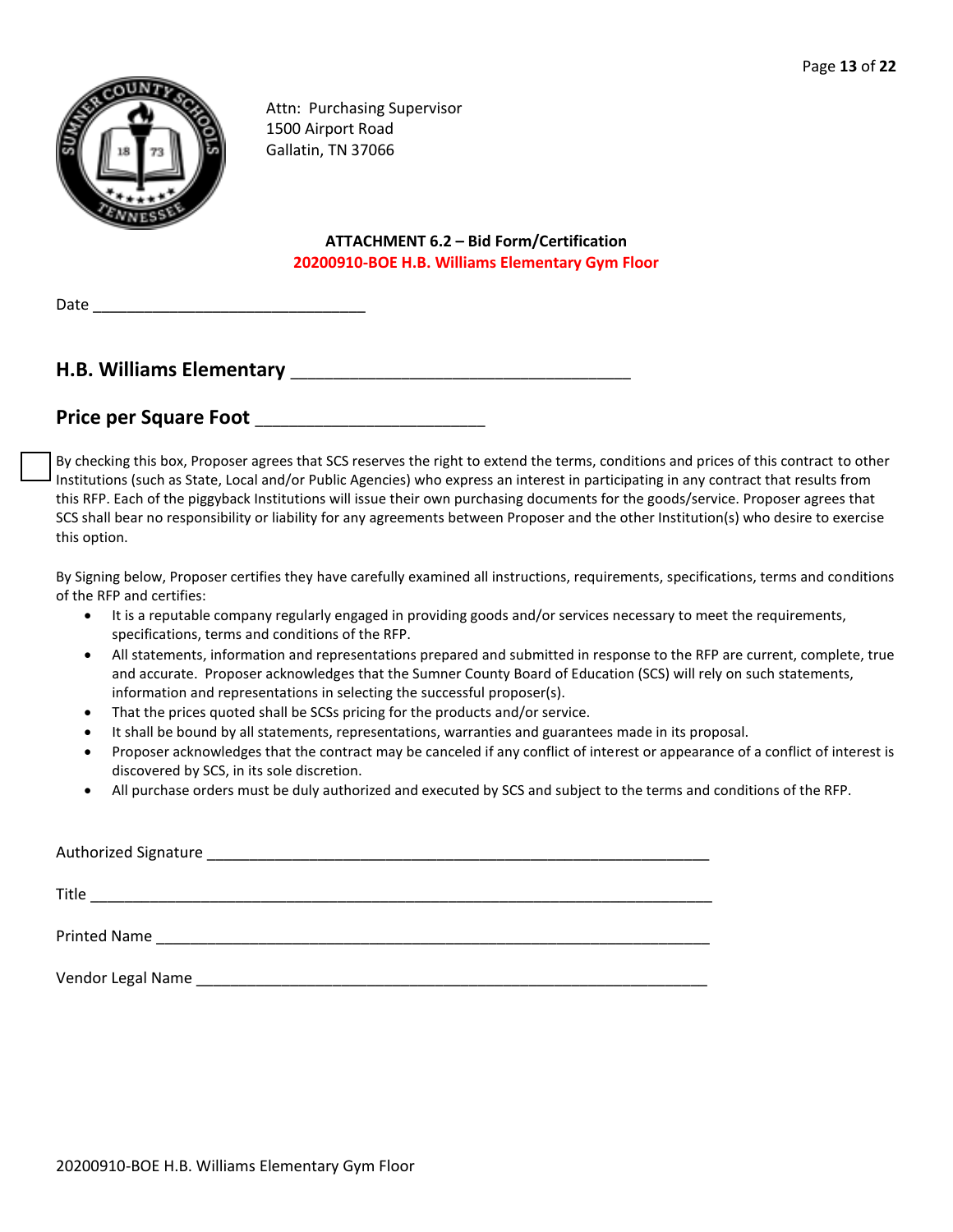#### **ATTACHMENT 6.3 - References**

| 1. |  |
|----|--|
|    |  |
|    |  |
|    |  |
|    |  |
|    |  |
| 2. |  |
|    |  |
|    |  |
|    |  |
|    |  |
|    |  |
| 3. |  |
|    |  |
|    |  |
|    |  |
|    |  |
|    |  |
| 4. |  |
|    |  |
|    |  |
|    |  |
|    |  |
|    |  |

\*Proposers may copy this page and submit additional references.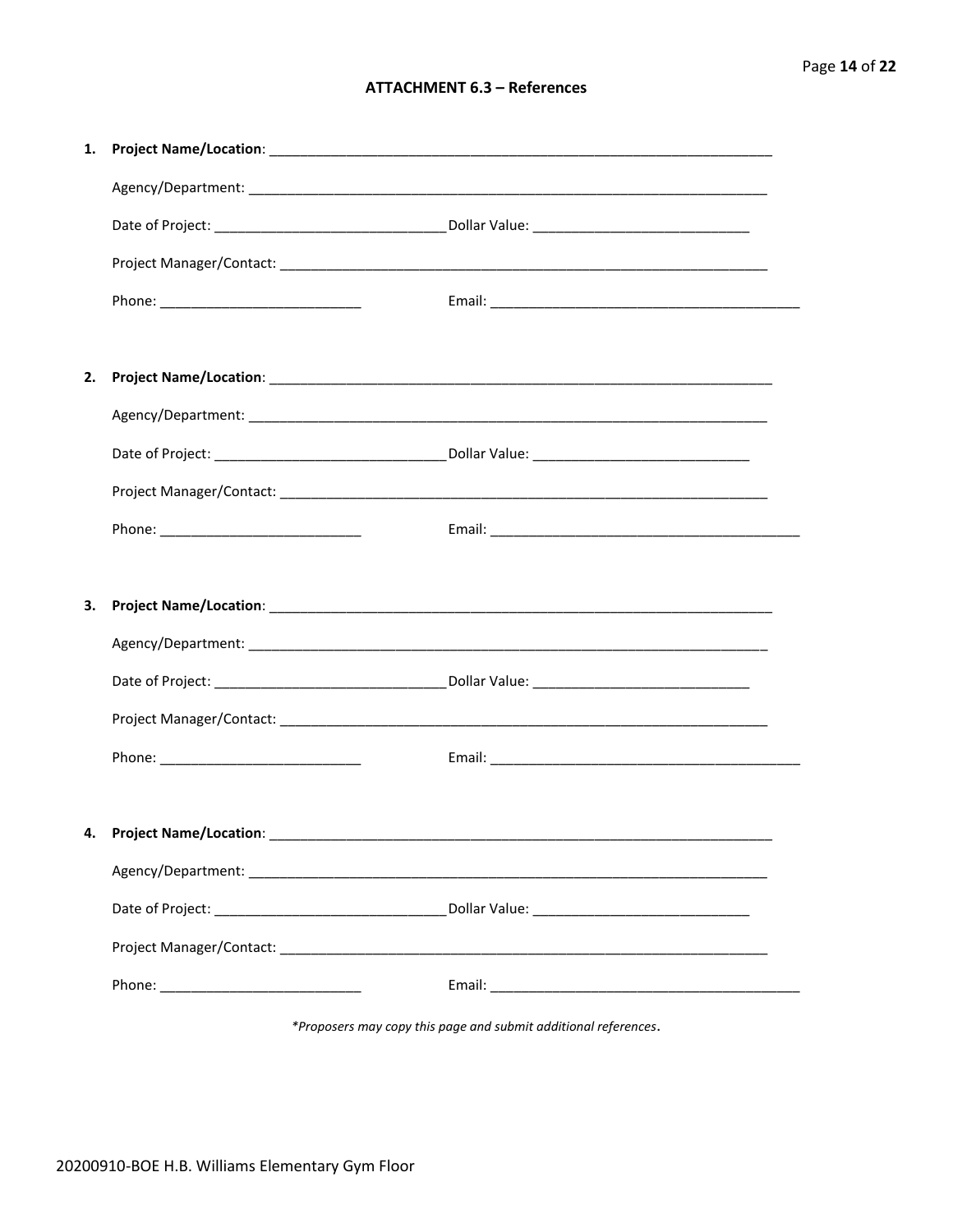#### **ATTACHMENT 6.4 – Certification of Non-Collusion & Debarment or Suspension**

The undersigned Proposer certifies that they are duly authorized to execute this contract, that this company, corporation, firm, partnership or individual has not prepared this proposal in collusion with any other respondent, and that the contents of this proposal as to prices, terms or conditions of said proposal have not been communicated by the undersigned nor by any employee or agent to any other person engaged in this type of business prior to the official opening of this proposal.

The undersigned Proposer certifies, to the best of its knowledge and belief, that it and its principals:

- Are not presently debarred, suspended, proposed for debarment, declared ineligible or voluntarily excluded from participation in transactions under federal non-procurement programs by any federal department or agency;
- Have not, within the three-year period preceding the proposal, had one or more public transactions (federal, state or local) terminated for cause or default; and
- Are not presently indicated or otherwise criminally or civilly charged by a government entity (federal, state or local) and have not, within the three-year period preceding the bid, been convicted or had a civil judgement rendered against it:
	- $\circ$  For the commission of fraud or a criminal offense in connection with obtaining, attempting to obtain or performing a public transaction (federal, state or local) or a procurement contract under such a public transaction;
	- $\circ$  For the violation of federal or state antitrust statutes, including those proscribing price fixing between competitors, the allocation of customers between competitors, or bid rigging; or
	- $\circ$  For the commission of embezzlement, theft, forgery, bribery, falsification or destruction of records, making false statements, or receiving stolen property.

I understand that a false statement on this certification may be grounds for the rejection of this proposal or the termination of the award. In addition, under 18 U.S.C. 1001, a false statement may result in a fine of up to \$10,000 or imprisonment for up to five years, or both.

Company: Respondent Signature: \_\_\_\_\_\_\_\_\_\_\_\_\_\_\_\_\_\_\_\_\_\_\_\_\_\_\_\_\_\_\_\_\_\_\_\_\_\_\_\_\_\_\_\_\_\_\_\_\_\_\_\_\_\_\_\_\_\_\_\_\_\_\_\_\_\_

Respondent (Print Name & Title): \_\_\_\_\_\_\_\_\_\_\_\_\_\_\_\_\_\_\_\_\_\_\_\_\_\_\_\_\_\_\_\_\_\_\_\_\_\_\_\_\_\_\_\_\_\_\_\_\_\_\_\_\_\_\_\_\_

Date: \_\_\_\_\_\_\_\_\_\_\_\_\_\_\_\_\_\_\_\_\_\_\_\_\_\_\_\_\_\_\_\_\_\_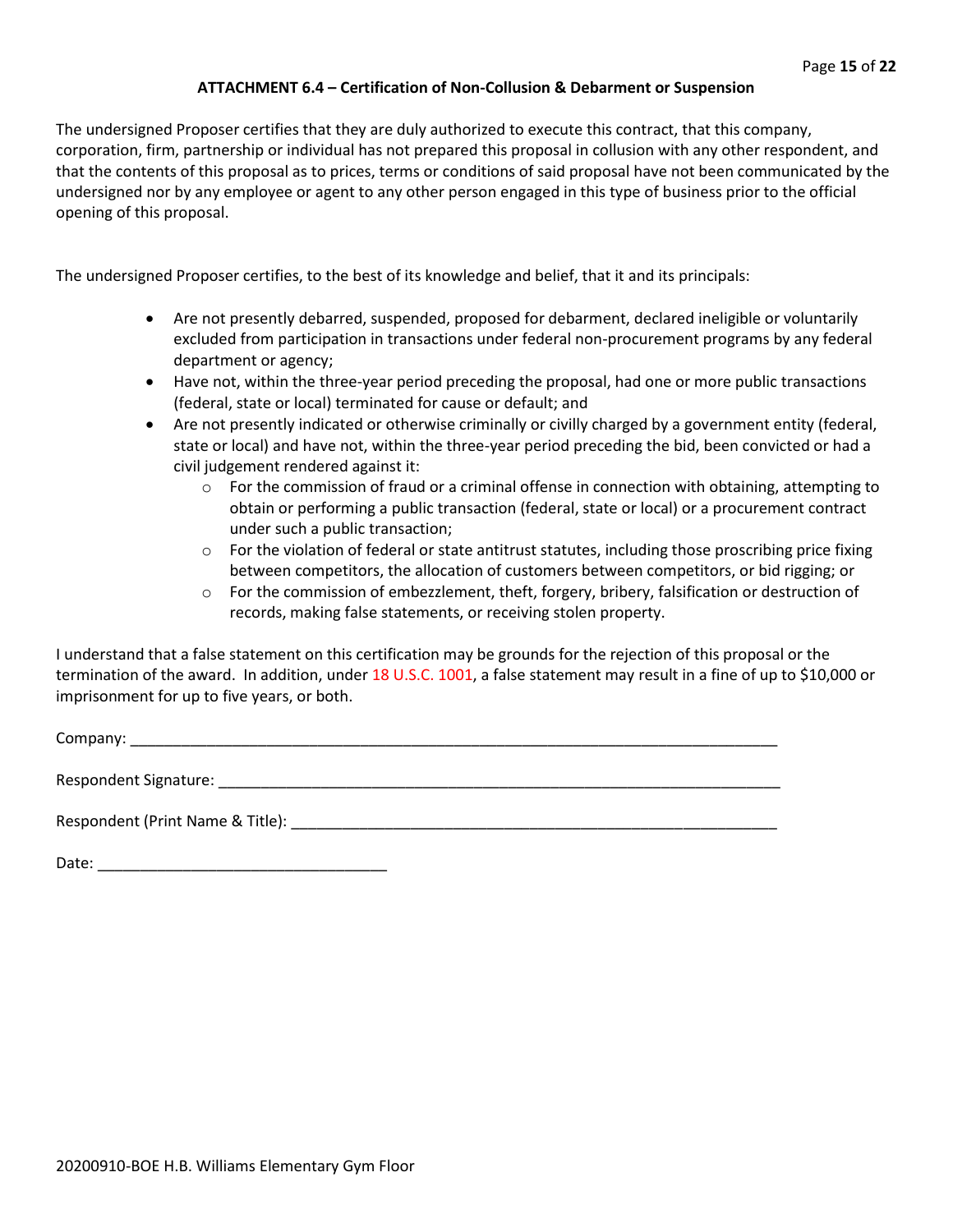#### **ATTESTATION RE PERSONNEL USED IN CONTRACT PERFORMANCE**

| LCONTRACTOR LEGAL ENTITY NAME:                                         |  |
|------------------------------------------------------------------------|--|
| FEDERAL EMPLOYER IDENTIFICATION NUMBER:<br>(or Social Security Number) |  |

**The Contractor, identified above, does hereby attest, certify, warrant and assure that the Contractor shall not knowingly utilize the services of an illegal immigrant in the performance of this Contract and shall not knowingly utilize the services of any subcontractor who will utilize the services of an illegal immigrant in the performance of this Contract, T.C.A. § 12-3-309.**

SIGNATURE & DATE:

*NOTICE: This attestation MUST be signed by an individual empowered to contractually bind the Contractor.*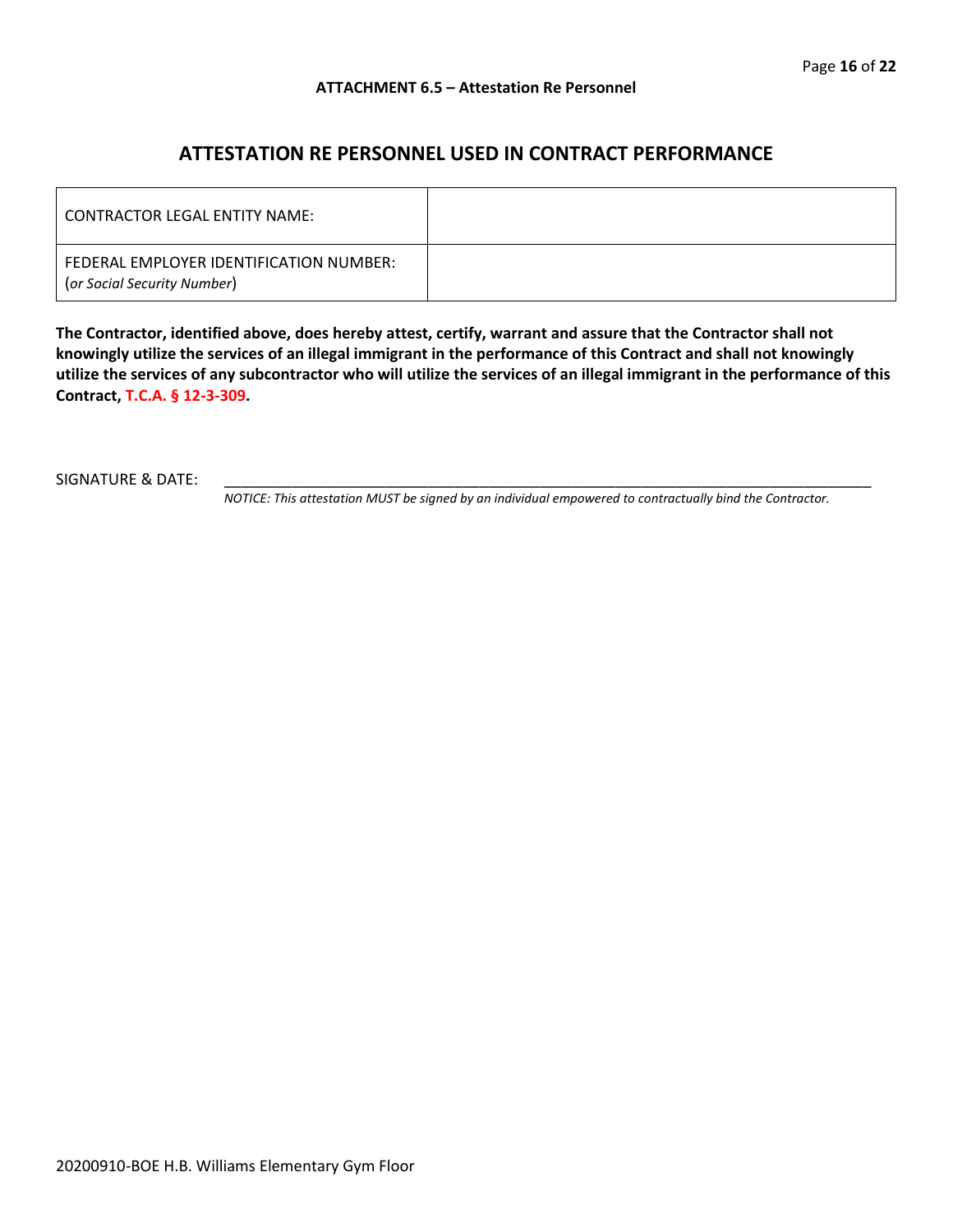#### **ATTACHMENT 6.6 – Drug Free Workplace Affidavit**

The Sumner County Board of Education is committed to maintaining a safe and productive work environment for its employees and to providing high quality service to its citizens. The goal of this policy is for Sumner County Board of Education employees and contractors to remain, or become and remain, drug-free. Abuse and dependency on alcohol and/or drugs can seriously affect the health of employees, contractors and citizens, jeopardize personal safety, impact the safety of others and impair job performance.

**STATE OF** 

**COUNTY OF** \_\_\_\_\_\_\_\_\_\_\_\_\_\_\_\_\_\_\_\_\_\_\_\_\_\_\_\_\_\_\_\_\_

The undersigned, principal officer of \_

an employer of five (5) or more employees contracting with Sumner County Board of Education to provide goods or services, hereby states under oath as follows:

- 1. The undersigned is a principal officer of \_\_\_\_\_\_\_\_\_\_\_\_\_\_\_\_\_\_\_\_\_\_\_\_\_\_\_\_\_\_\_\_\_\_\_\_\_\_\_\_\_\_\_\_\_\_\_\_\_\_\_\_\_\_\_\_\_\_\_ (hereinafter referred to as the "Company") and is duly authorized to execute this Affidavit on behalf of the Company.
- 2. The Company submits this Affidavit pursuant to **T.C.A. § 50-9-113**, which requires each employer with no less than five (5) employees receiving pay who contracts with the state and any local government to provide contracted services to submit an affidavit stating that such employer has a drug-free workplace program that complies with Title 50, Chapter 9 of the *Tennessee Code Annotated*.
- 3. The Company is in compliance with **T.C.A. § 50-9-113** and all applicable Federal Laws, Rules and Regulations requiring a drug-free workplace program.

Further affiant saith not.

| Principal Officer: |  |  |  |
|--------------------|--|--|--|
|                    |  |  |  |

**STATE OF** \_\_\_\_\_\_\_\_\_\_\_\_\_\_\_\_\_\_\_\_\_\_\_\_\_\_\_\_\_\_\_\_\_\_

**COUNTY OF** \_\_\_\_\_\_\_\_\_\_\_\_\_\_\_\_\_\_\_\_\_\_\_\_\_\_\_\_\_\_\_\_\_\_

Before me personally appeared **Exercise 2**, with whom

I am personally acquainted (or proved to me on the basis of satisfactory evidence) and who acknowledged that such person executed the foregoing affidavit for the purposes therein contained.

Witness my hand and seal at office this \_\_\_\_\_\_\_\_\_\_\_\_\_ day of \_\_\_\_\_\_\_\_\_\_\_\_\_\_\_\_\_\_\_\_, 20\_\_\_\_.

Notary Public

My commission expires: \_\_\_\_\_\_\_\_\_\_\_\_\_\_\_\_\_\_\_\_\_\_\_

\_\_\_\_\_\_\_\_\_\_\_\_\_\_\_\_\_\_\_\_\_\_\_\_\_\_\_\_\_\_\_\_\_\_\_\_\_\_\_\_\_\_\_\_\_\_\_\_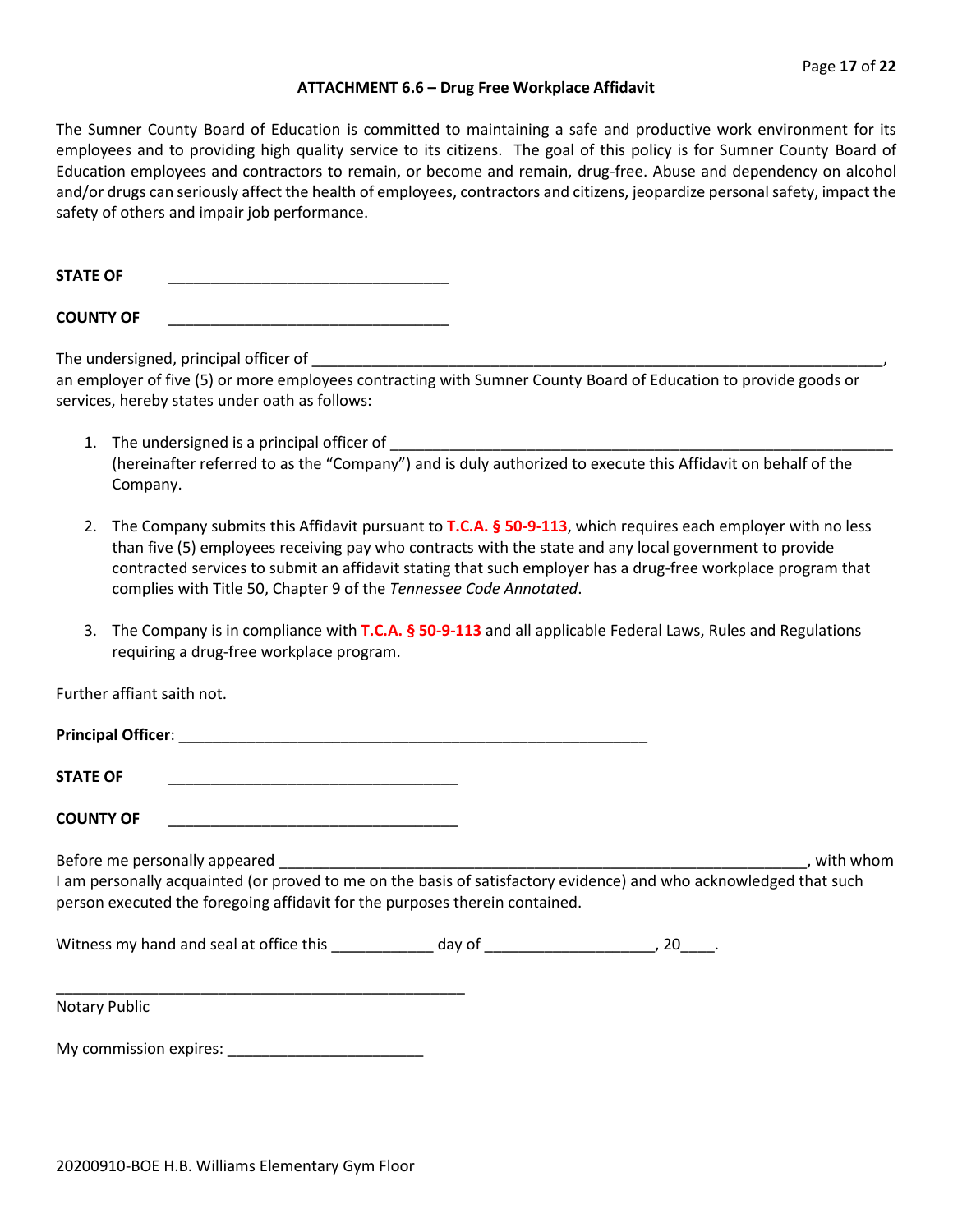#### **ATTACHMENT 6.7 – W9**

| W-9           | Req                   |
|---------------|-----------------------|
| ecember 2014) | <b>Identification</b> |

Form

## equest for Taxpayer<br>on Number and Certification

Give Form to the requester. Do not send to the IRS.

| Form<br>Request for Taxpayer<br>(Rev. December 2014)<br><b>Identification Number and Certification</b><br>Department of the Treasury<br>Internal Revenue Service                                                                                                                                                                                                                                                                                                                                                                                                                   |                                                                                                                                                                                                                                                                                                                                 |                                                                                                                                                                                                                                                                                                                                                                                                                                                                                                                                                                                                                               |  |                        |                                                                                              | .<br>requester. Do not<br>send to the IRS. |  |  |                                                                                                                                                                         |  |  |  |  |
|------------------------------------------------------------------------------------------------------------------------------------------------------------------------------------------------------------------------------------------------------------------------------------------------------------------------------------------------------------------------------------------------------------------------------------------------------------------------------------------------------------------------------------------------------------------------------------|---------------------------------------------------------------------------------------------------------------------------------------------------------------------------------------------------------------------------------------------------------------------------------------------------------------------------------|-------------------------------------------------------------------------------------------------------------------------------------------------------------------------------------------------------------------------------------------------------------------------------------------------------------------------------------------------------------------------------------------------------------------------------------------------------------------------------------------------------------------------------------------------------------------------------------------------------------------------------|--|------------------------|----------------------------------------------------------------------------------------------|--------------------------------------------|--|--|-------------------------------------------------------------------------------------------------------------------------------------------------------------------------|--|--|--|--|
|                                                                                                                                                                                                                                                                                                                                                                                                                                                                                                                                                                                    |                                                                                                                                                                                                                                                                                                                                 | 1 Name (as shown on your income tax return). Name is required on this line; do not leave this line blank.                                                                                                                                                                                                                                                                                                                                                                                                                                                                                                                     |  |                        |                                                                                              |                                            |  |  |                                                                                                                                                                         |  |  |  |  |
| σû                                                                                                                                                                                                                                                                                                                                                                                                                                                                                                                                                                                 | 2 Business name/disregarded entity name, if different from above                                                                                                                                                                                                                                                                |                                                                                                                                                                                                                                                                                                                                                                                                                                                                                                                                                                                                                               |  |                        |                                                                                              |                                            |  |  |                                                                                                                                                                         |  |  |  |  |
| Specific Instructions on<br>Print or type                                                                                                                                                                                                                                                                                                                                                                                                                                                                                                                                          | page<br>3 Check appropriate box for federal tax classification; check only one of the following seven boxes:<br>C Corporation<br>S Corporation Partnership<br>Individual/sole proprietor or<br>single-member LLC<br>Limited liability company. Enter the tax classification (C=C corporation, S=S corporation, P=partnership) ▶ |                                                                                                                                                                                                                                                                                                                                                                                                                                                                                                                                                                                                                               |  | Trust/estate           |                                                                                              |                                            |  |  | 4 Exemptions (codes apply only to<br>certain entities, not individuals; see<br>instructions on page 3):<br>Exempt payee code (if any)<br>Exemption from FATCA reporting |  |  |  |  |
|                                                                                                                                                                                                                                                                                                                                                                                                                                                                                                                                                                                    | Note. For a single-member LLC that is disregarded, do not check LLC; check the appropriate box in the line above for<br>the tax classification of the single-member owner.                                                                                                                                                      |                                                                                                                                                                                                                                                                                                                                                                                                                                                                                                                                                                                                                               |  |                        | code (if anv)                                                                                |                                            |  |  |                                                                                                                                                                         |  |  |  |  |
| See                                                                                                                                                                                                                                                                                                                                                                                                                                                                                                                                                                                | Other (see instructions)<br>5 Address (number, street, and apt. or suite no.)<br>6 City, state, and ZIP code                                                                                                                                                                                                                    |                                                                                                                                                                                                                                                                                                                                                                                                                                                                                                                                                                                                                               |  |                        | (Applies to accounts maintained outside the U.S.)<br>Requester's name and address (optional) |                                            |  |  |                                                                                                                                                                         |  |  |  |  |
| 7 List account number(s) here (optional)                                                                                                                                                                                                                                                                                                                                                                                                                                                                                                                                           |                                                                                                                                                                                                                                                                                                                                 |                                                                                                                                                                                                                                                                                                                                                                                                                                                                                                                                                                                                                               |  |                        |                                                                                              |                                            |  |  |                                                                                                                                                                         |  |  |  |  |
| Part I                                                                                                                                                                                                                                                                                                                                                                                                                                                                                                                                                                             |                                                                                                                                                                                                                                                                                                                                 | <b>Taxpayer Identification Number (TIN)</b>                                                                                                                                                                                                                                                                                                                                                                                                                                                                                                                                                                                   |  |                        |                                                                                              |                                            |  |  |                                                                                                                                                                         |  |  |  |  |
| Enter your TIN in the appropriate box. The TIN provided must match the name given on line 1 to avoid<br>backup withholding. For individuals, this is generally your social security number (SSN). However, for a                                                                                                                                                                                                                                                                                                                                                                   |                                                                                                                                                                                                                                                                                                                                 |                                                                                                                                                                                                                                                                                                                                                                                                                                                                                                                                                                                                                               |  | Social security number |                                                                                              |                                            |  |  |                                                                                                                                                                         |  |  |  |  |
| resident alien, sole proprietor, or disregarded entity, see the Part I instructions on page 3. For other<br>entities, it is your employer identification number (EIN). If you do not have a number, see How to get a                                                                                                                                                                                                                                                                                                                                                               |                                                                                                                                                                                                                                                                                                                                 |                                                                                                                                                                                                                                                                                                                                                                                                                                                                                                                                                                                                                               |  |                        |                                                                                              |                                            |  |  |                                                                                                                                                                         |  |  |  |  |
|                                                                                                                                                                                                                                                                                                                                                                                                                                                                                                                                                                                    | TIN on page 3.                                                                                                                                                                                                                                                                                                                  |                                                                                                                                                                                                                                                                                                                                                                                                                                                                                                                                                                                                                               |  | or                     | <b>Employer identification number</b>                                                        |                                            |  |  |                                                                                                                                                                         |  |  |  |  |
| Note. If the account is in more than one name, see the instructions for line 1 and the chart on page 4 for<br>quidelines on whose number to enter.                                                                                                                                                                                                                                                                                                                                                                                                                                 |                                                                                                                                                                                                                                                                                                                                 |                                                                                                                                                                                                                                                                                                                                                                                                                                                                                                                                                                                                                               |  |                        |                                                                                              |                                            |  |  |                                                                                                                                                                         |  |  |  |  |
| Part II                                                                                                                                                                                                                                                                                                                                                                                                                                                                                                                                                                            | Certification                                                                                                                                                                                                                                                                                                                   |                                                                                                                                                                                                                                                                                                                                                                                                                                                                                                                                                                                                                               |  |                        |                                                                                              |                                            |  |  |                                                                                                                                                                         |  |  |  |  |
|                                                                                                                                                                                                                                                                                                                                                                                                                                                                                                                                                                                    | Under penalties of perjury, I certify that:                                                                                                                                                                                                                                                                                     |                                                                                                                                                                                                                                                                                                                                                                                                                                                                                                                                                                                                                               |  |                        |                                                                                              |                                            |  |  |                                                                                                                                                                         |  |  |  |  |
|                                                                                                                                                                                                                                                                                                                                                                                                                                                                                                                                                                                    |                                                                                                                                                                                                                                                                                                                                 | 1. The number shown on this form is my correct taxpayer identification number (or I am waiting for a number to be issued to me); and                                                                                                                                                                                                                                                                                                                                                                                                                                                                                          |  |                        |                                                                                              |                                            |  |  |                                                                                                                                                                         |  |  |  |  |
|                                                                                                                                                                                                                                                                                                                                                                                                                                                                                                                                                                                    |                                                                                                                                                                                                                                                                                                                                 | 2. I am not subject to backup withholding because: (a) I am exempt from backup withholding, or (b) I have not been notified by the Internal Revenue<br>Service (IRS) that I am subject to backup withholding as a result of a failure to report all interest or dividends, or (c) the IRS has notified me that I am<br>no longer subject to backup withholding; and                                                                                                                                                                                                                                                           |  |                        |                                                                                              |                                            |  |  |                                                                                                                                                                         |  |  |  |  |
|                                                                                                                                                                                                                                                                                                                                                                                                                                                                                                                                                                                    |                                                                                                                                                                                                                                                                                                                                 | 3. I am a U.S. citizen or other U.S. person (defined below); and                                                                                                                                                                                                                                                                                                                                                                                                                                                                                                                                                              |  |                        |                                                                                              |                                            |  |  |                                                                                                                                                                         |  |  |  |  |
|                                                                                                                                                                                                                                                                                                                                                                                                                                                                                                                                                                                    |                                                                                                                                                                                                                                                                                                                                 | 4. The FATCA code(s) entered on this form (if any) indicating that I am exempt from FATCA reporting is correct.                                                                                                                                                                                                                                                                                                                                                                                                                                                                                                               |  |                        |                                                                                              |                                            |  |  |                                                                                                                                                                         |  |  |  |  |
|                                                                                                                                                                                                                                                                                                                                                                                                                                                                                                                                                                                    | instructions on page 3.                                                                                                                                                                                                                                                                                                         | Certification instructions. You must cross out item 2 above if you have been notified by the IRS that you are currently subject to backup withholding<br>because you have failed to report all interest and dividends on your tax return. For real estate transactions, item 2 does not apply. For mortgage<br>interest paid, acquisition or abandonment of secured property, cancellation of debt, contributions to an individual retirement arrangement (IRA), and<br>generally, payments other than interest and dividends, you are not required to sign the certification, but you must provide your correct TIN. See the |  |                        |                                                                                              |                                            |  |  |                                                                                                                                                                         |  |  |  |  |
| Sign<br>Here                                                                                                                                                                                                                                                                                                                                                                                                                                                                                                                                                                       | Signature of<br>U.S. person $\blacktriangleright$                                                                                                                                                                                                                                                                               |                                                                                                                                                                                                                                                                                                                                                                                                                                                                                                                                                                                                                               |  | Date P                 |                                                                                              |                                            |  |  |                                                                                                                                                                         |  |  |  |  |
| <b>General Instructions</b>                                                                                                                                                                                                                                                                                                                                                                                                                                                                                                                                                        |                                                                                                                                                                                                                                                                                                                                 | · Form 1098 (home mortgage interest), 1098-E (student loan interest), 1098-T<br>(tuition)                                                                                                                                                                                                                                                                                                                                                                                                                                                                                                                                     |  |                        |                                                                                              |                                            |  |  |                                                                                                                                                                         |  |  |  |  |
| Section references are to the Internal Revenue Code unless otherwise noted.                                                                                                                                                                                                                                                                                                                                                                                                                                                                                                        |                                                                                                                                                                                                                                                                                                                                 | · Form 1099-C (canceled debt)                                                                                                                                                                                                                                                                                                                                                                                                                                                                                                                                                                                                 |  |                        |                                                                                              |                                            |  |  |                                                                                                                                                                         |  |  |  |  |
| Future developments. Information about developments affecting Form W-9 (such<br>as legislation enacted after we release it) is at www.irs.gov/fw9.                                                                                                                                                                                                                                                                                                                                                                                                                                 |                                                                                                                                                                                                                                                                                                                                 | · Form 1099-A (acquisition or abandonment of secured property)                                                                                                                                                                                                                                                                                                                                                                                                                                                                                                                                                                |  |                        |                                                                                              |                                            |  |  |                                                                                                                                                                         |  |  |  |  |
| <b>Purpose of Form</b>                                                                                                                                                                                                                                                                                                                                                                                                                                                                                                                                                             |                                                                                                                                                                                                                                                                                                                                 | Use Form W-9 only if you are a U.S. person (including a resident alien), to<br>provide your correct TIN.<br>If you do not return Form W-9 to the requester with a TIN, you might be subject                                                                                                                                                                                                                                                                                                                                                                                                                                   |  |                        |                                                                                              |                                            |  |  |                                                                                                                                                                         |  |  |  |  |
| An individual or entity (Form W-9 requester) who is required to file an information<br>return with the IRS must obtain your correct taxpayer identification number (TIN)<br>which may be your social security number (SSN), individual taxpayer identification<br>number (ITIN), adoption taxpayer identification number (ATIN), or employer<br>identification number (EIN), to report on an information return the amount paid to<br>you, or other amount reportable on an information return. Examples of information<br>returns include, but are not limited to, the following: |                                                                                                                                                                                                                                                                                                                                 | to backup withholding. See What is backup withholding? on page 2.<br>By signing the filled-out form, you:<br>1. Certify that the TIN you are giving is correct (or you are waiting for a number<br>to be issued).<br>2. Certify that you are not subject to backup withholding, or<br>3. Claim exemption from backup withholding if you are a U.S. exempt payee. If                                                                                                                                                                                                                                                           |  |                        |                                                                                              |                                            |  |  |                                                                                                                                                                         |  |  |  |  |
| · Form 1099-INT (interest earned or paid)<br>. Form 1099-DIV (dividends, including those from stocks or mutual funds)                                                                                                                                                                                                                                                                                                                                                                                                                                                              |                                                                                                                                                                                                                                                                                                                                 | applicable, you are also certifying that as a U.S. person, your allocable share of                                                                                                                                                                                                                                                                                                                                                                                                                                                                                                                                            |  |                        |                                                                                              |                                            |  |  |                                                                                                                                                                         |  |  |  |  |
| * Form 1099-MISC (various types of income, prizes, awards, or gross proceeds)                                                                                                                                                                                                                                                                                                                                                                                                                                                                                                      |                                                                                                                                                                                                                                                                                                                                 | any partnership income from a U.S. trade or business is not subject to the<br>withholding tax on foreign partners' share of effectively connected income, and                                                                                                                                                                                                                                                                                                                                                                                                                                                                 |  |                        |                                                                                              |                                            |  |  |                                                                                                                                                                         |  |  |  |  |
| . Form 1099-B (stock or mutual fund sales and certain other transactions by<br>brokers)<br>. Form 1099-S (proceeds from real estate transactions)                                                                                                                                                                                                                                                                                                                                                                                                                                  |                                                                                                                                                                                                                                                                                                                                 | 4. Certify that FATCA code(s) entered on this form (if any) indicating that you are<br>exempt from the FATCA reporting, is correct. See What is FATCA reporting? on<br>page 2 for further information.                                                                                                                                                                                                                                                                                                                                                                                                                        |  |                        |                                                                                              |                                            |  |  |                                                                                                                                                                         |  |  |  |  |

Cat. No. 10231X

- · Form 1099-S (proceeds from real estate transactions)
- . Form 1099-K (merchant card and third party network transactions)

Form W-9 (Rev. 12-2014)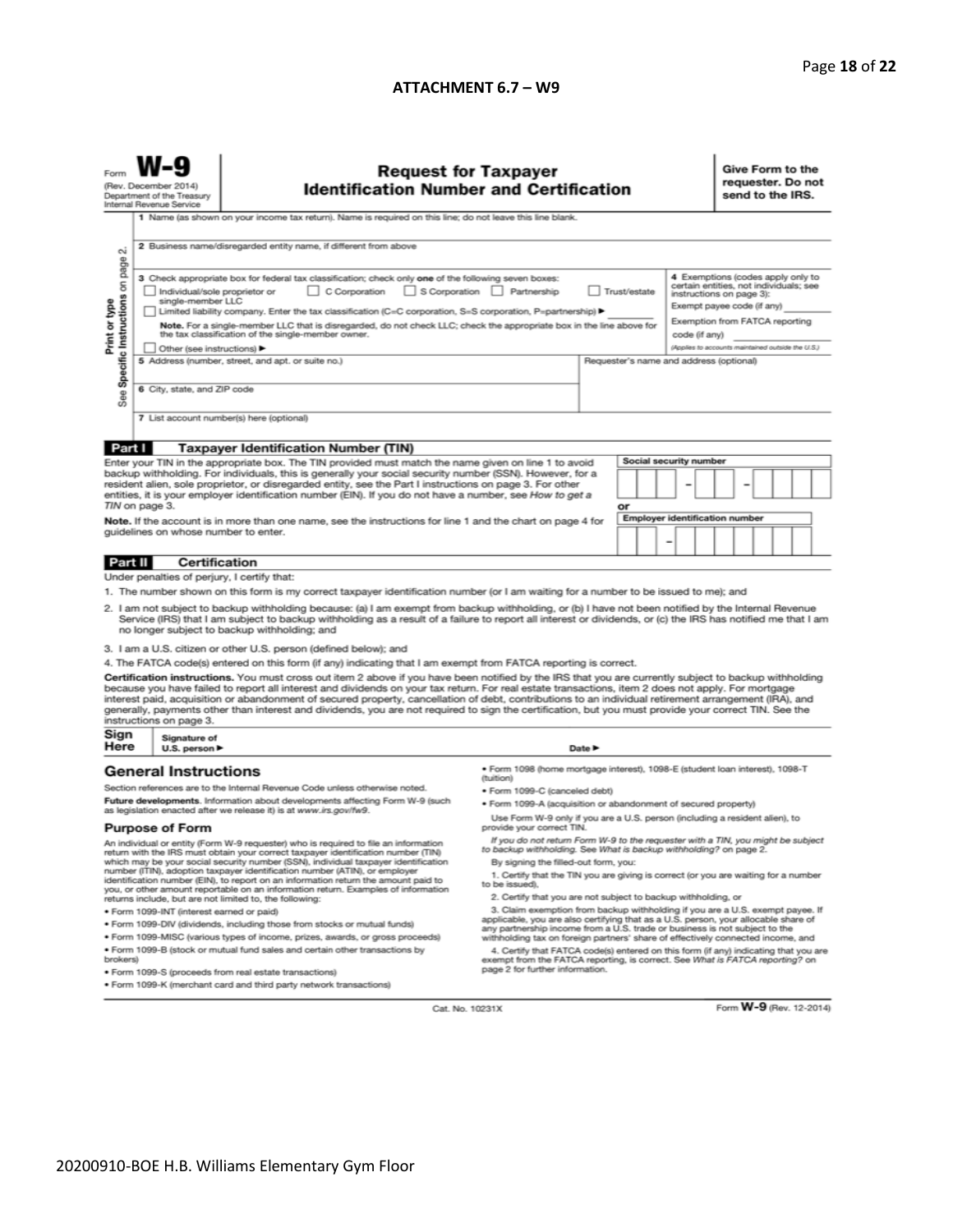#### **ATTACHMENT 6.8 – Standard Terms & Conditions SUMNER COUNTY BOARD OF EDUCATION (SCS)**

#### **1. PREPARATION AND SUBMISSION OF BID.**

- **a.** Failure to examine any drawings**,** specifications, or instructions will be at the proposer's risk. Any deviation from the stated terms, conditions and specifications must be coordinated with and approved in writing by the SCS Purchasing Supervisor.
- **b.** RFP/ITB SUBMITTAL / SIGNATURE: Proposal shall give the full name and business address of the bidder. If the proposer is a corporation, the name shall be stated as it is in the corporate charter. Proposals must be signed in ink by the proposer's authorized agent. Unsigned proposals will be rejected. Proposals are to be sealed and the outside of the envelope is to reference the RFP/ITB number. The person signing the proposal must show their title, and if requested by the institution, must furnish satisfactory proof of his or her authority to bind his or her company in contract. Proposer understands that by submitting a proposal with an authorized signature, it shall constitute an offer to SCS. Proposals must be typewritten or in ink; otherwise they may not be considered. Purchase orders will be issued to the firm name appearing on the W9. Electronic submissions via email, fax, etc. shall not be accepted.
- **c.** SCS is not responsible for any costs incurred by any vendor pursuant to the RFP/ITB. The vendor shall be responsible for all costs incurred in connection with the preparation and submission of its proposal.
- **d.** All proposers must be in compliance with T.C.A. § 62-6-119 at the time of proposal submission and provide evidence of compliance with the applicable provisions of the chapter before such proposal may be considered.
- **e.** Proposals are to be received in the location designated in the RFP/ITB no later than the specified date and time. Late submissions will NOT be opened or considered.
- **f.** No erasures permitted. Errors may be crossed out and corrections printed in ink or typewritten adjacent to error and must be initialed in ink by person signing the proposal.
- **g.** Specifications: Reference to available specifications shall be sufficient to make the terms of the specifications binding on the proposer. The use of the name of a manufacturer, or any special brand or make in describing an item does not restrict the proposer to that manufacturer or specific article, unless specifically stated. Comparable products of other manufacturers will be considered if proof of compatibility is contained in the proposal. Proposers are required to notify SCSs Purchasing Supervisor whenever specifications/procedures are not perceived to be fair and open. The articles on which the proposal is submitted must be equal or superior to that specified. Informative and Descriptive Literature: The proposer must show brand or trade names of the articles proposed, when applicable. It shall be the responsibility of the proposer, including proposer's whose product is referenced, to furnish with the proposer such specifications, catalog pages, brochures or other data as will provide an adequate basis for determining the quality and functional capabilities of the product offered. Failure to provide this data may be considered valid justification for rejection of proposer.
- **h.** Samples: Samples of items when called for, must be furnished free of expense, and if not destroyed will, upon proposer's request within ten (10) days of RFP/ITB opening, be returned at the proposer's expense. Each sample must be labeled with the proposer's name, manufacturer's brand name and number, RFP/ITB number and item reference.
- **i.** Time of Performance: The number of calendar days in which delivery is to be made after receipt of order shall be stated in the RFP/ITB and may be a factor in making an award, price notwithstanding. If no delivery time is stated in the bid, bidder agrees that delivery is to be made within two weeks (10 business days) of order.
- **j.** Transportation and delivery charges should be included in the price and be fully prepaid by the vendor to the destination specified in the RFP/ITB. Proposal prices shall include delivery of all items F.O.B. destination.
- **k.** New materials and supplies must be delivered unless otherwise specifically stated in the RFP/ITB.
- **l.** Alternate/multiple bids will not be considered unless specifically called for in the RFP/ITB.
- **m.** Only proposals submitted on RFP/ITB forms furnished by SCS will be considered.
- n. By signing this RFP/ITB where indicated, the proposer agrees to strictly abide by all applicable local, state and federal statutes and regulations. The proposer further certifies that this proposer is made without collusion or fraud.
- **o.** Error in Proposal. In case of error in the extension of prices in the proposal, the unit price will govern. Late submissions will NOT be opened or considered. Proposers are cautioned to verify their proposals before submission, as amendments received after the RFP/ITB deadline will not be considered. No proposals shall be altered, amended or withdrawn after opening. After proposal opening, a proposer may withdraw a proposal only when there is obvious clerical error such as a misplaced decimal point, or when enforcement of the proposal would impose unconscionable hardship due to an error in the proposal resulting in a quotation substantially below the other proposals received. Proposal withdrawals will be considered only upon written request of the proposer.
- **2. OPEN RECORDS.** In order to comply with the provisions of the Tennessee Open Records Act, all proposals will be publicly opened and are subject to public inspection after the award upon written request. Proposers may be present at RFP/ITB opening. Summary information will be posted the SCS website, www.sumnerschools.org under the Invitation to Bid link.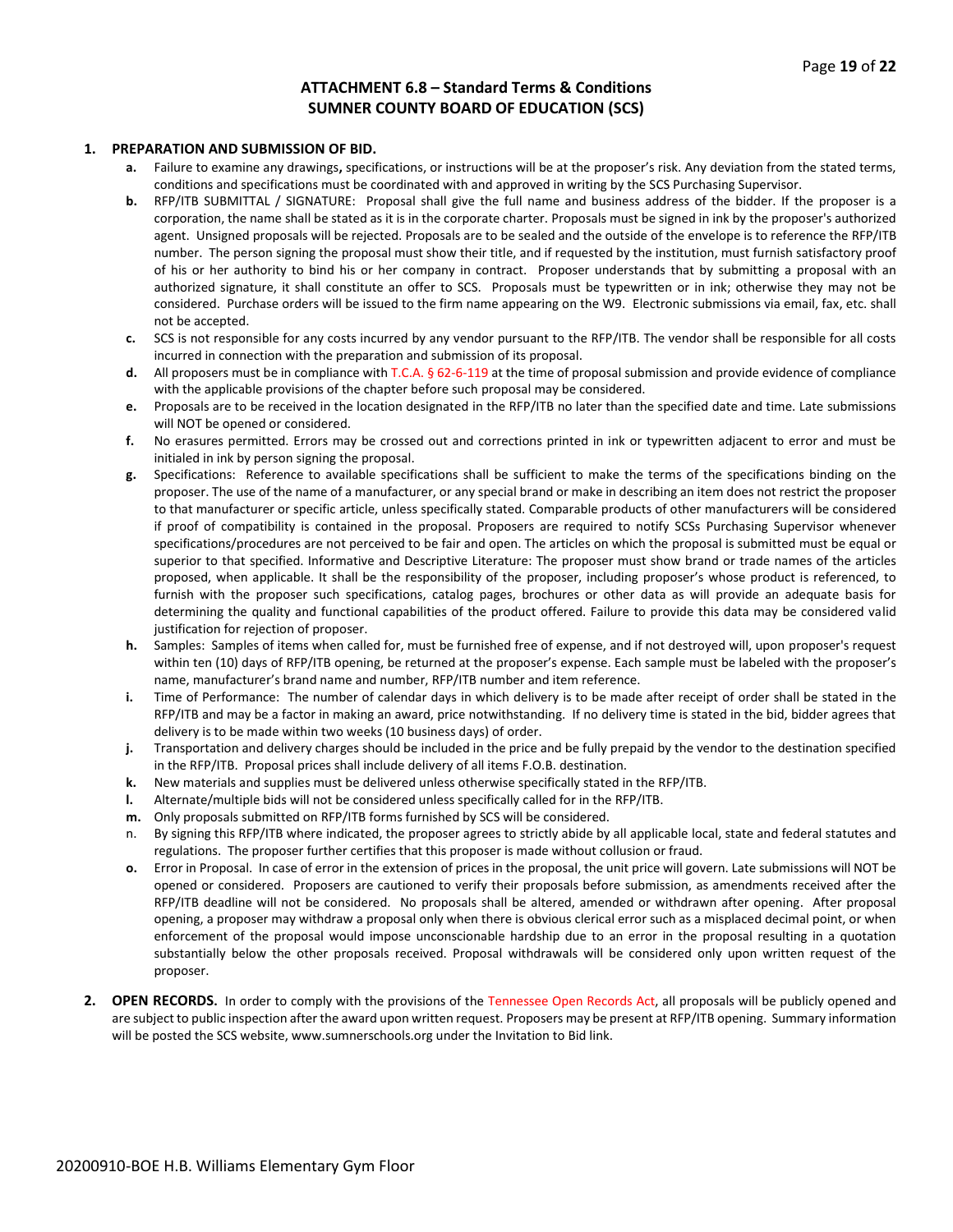- **3. ACCEPTANCE AND AWARD.** SCS reserves the right to reject any and all proposals and to waive any informality in proposals and, unless otherwise specified by the proposer to accept any item in the proposal. Action to reject all proposals shall be taken for unreasonably high prices, errors in the proposal documents, cessation of need, unavailability of funds, or any other reason approved by SCS.
	- a. Contracts and purchases will be made with the lowest, responsive, responsible, qualified proposer. The quality of the articles to be supplied, their conformity with the specifications, their suitability to the requirements of the Institution, cash discount offered, and the delivery terms will be taken into consideration.
	- b. Any deviation from these stated terms, specifications and conditions must be coordinated with and approved in writing by the Purchasing Supervisor.
	- c. Prices quoted on the response (if any) are to be considered firm and binding until the said equipment, supplies or services are in the possession of SCS.
	- d. SCS reserves the right to order more or less than the quantity listed in the proposal.
	- e. If a proposer fails to state a time within which a proposal must be accepted, it is understood and agreed that SCS shall have ninety (90) days to accept.
	- f. No purchase or contract is authorized or valid until the issuance of a SCS purchase order in accordance with SCS policy. No SCS employee is authorized to purchase equipment, supplies or services prior to the issuance of such a purchase order.
	- g. The contract may not be assigned without written SCS consent.
	- h. If the appropriate space is marked on the RFP/ITB, other Institutions (such as State, Local and/or Public Agencies) may purchase off the contract during the same period as SCS.
	- i. The awarded proposer will be required to post a performance and payment bond in the amount of 25% of the contract price if it exceeds \$100,000 as stated by T.C.A. §12-4-201.
	- j. If the project cost is in excess of \$25,000 a performance bond must be secured by the requesting part in an amount equal to the market improvement value.
	- k. By submission of this bid and signature thereof, the Bidder acknowledges compliance with the provisions of Public Chapter No. 587 / Senate Bill No. 2048 (Employee Background Check). The Bidder further agrees to submit a formal certification thereof prior to commencing work.
- **4. PAYMENT**. Payment terms must be specified in the proposal, including any discounts for early payment. Partial payments will not be approved unless justification for such payment can be shown. Terms will be NET 30 days. Payment will not be made until the conditions and specifications of the RFP/ITB are inspected and approved as conforming by persons appointed by SCS.
- **5. DEFAULT OF SELECTED VENDOR.** In case of vendor default, SCS may procure the articles or services from other sources and hold the defaulting vendor responsible for any resulting cost. If the awarded vendor violates any terms of their response, the contract, SCS policy or any law, they may be disqualified from proposing for a period of two years for minor violations or longer for major violations. Proposals from disqualified proposers will not be accepted during the period of disqualification.
- **6. INSPECTION OF PURCHASES.** Articles received which are not equivalent will not be accepted and will be picked up by the vendor or returned to vendor, shipping charges collect. SCS shall have a reasonable period in which to inspect and accept or reject materials without liability. If necessity requires SCS to use nonconforming materials, an appropriate reduction in payment may be made.
- **7. TAXES.** SCS is tax exempt; do not include taxes in quotation. Vendors making improvements or additions to or performing repair work on real property for SCS are liable for any applicable sales or use tax on tangible personal property used in connection with the contract or furnished to vendors by the state for use under the contract.
- 8. NONDISCRIMINATION. SCS is an equal opportunity employer. SCS and bidder agree to comply with Titles VI and VII of the Civil Rights Act of 1964, Title IX of the Education Amendments of 1972, Section 504 of the Rehabilitation Act of 1973, Executive Order 11,246, the Americans with Disabilities Act of 1990, if applicable, and the related regulations to each. Each party assures that it will not discriminate against any individual including, but not limited to employees or applicants for employment and/or students, because of race, religion, creed, color, sex, age, disability, veteran status or national origin. In the event that any claims should arise with regards to violations of any such local, state or federal law, statues, rule or regulations, the vendor will indemnify and hold SCS harmless for any damages, including court costs or attorney fees, which might be incurred.
- **9. PROHIBITIONS/NO VENDOR CONTRACT FORM.** Acceptance of gifts from vendors is prohibited. T.C.A. §12-4-106. The contract documents for purchase under this RFP/ITB shall consist of the successful proposer's bid and SCSs purchase order. The proposer may request exceptions to terms and conditions and/or request SCS to accept other terms and conditions by means of subsequent documents such as invoices, warranty agreements, license agreements, etc. All subsequent documents shall be open to revision for impermissible language. SCS reserves the right to render the proposal unresponsive and subject the proposal to rejection if successful terms cannot be negotiated.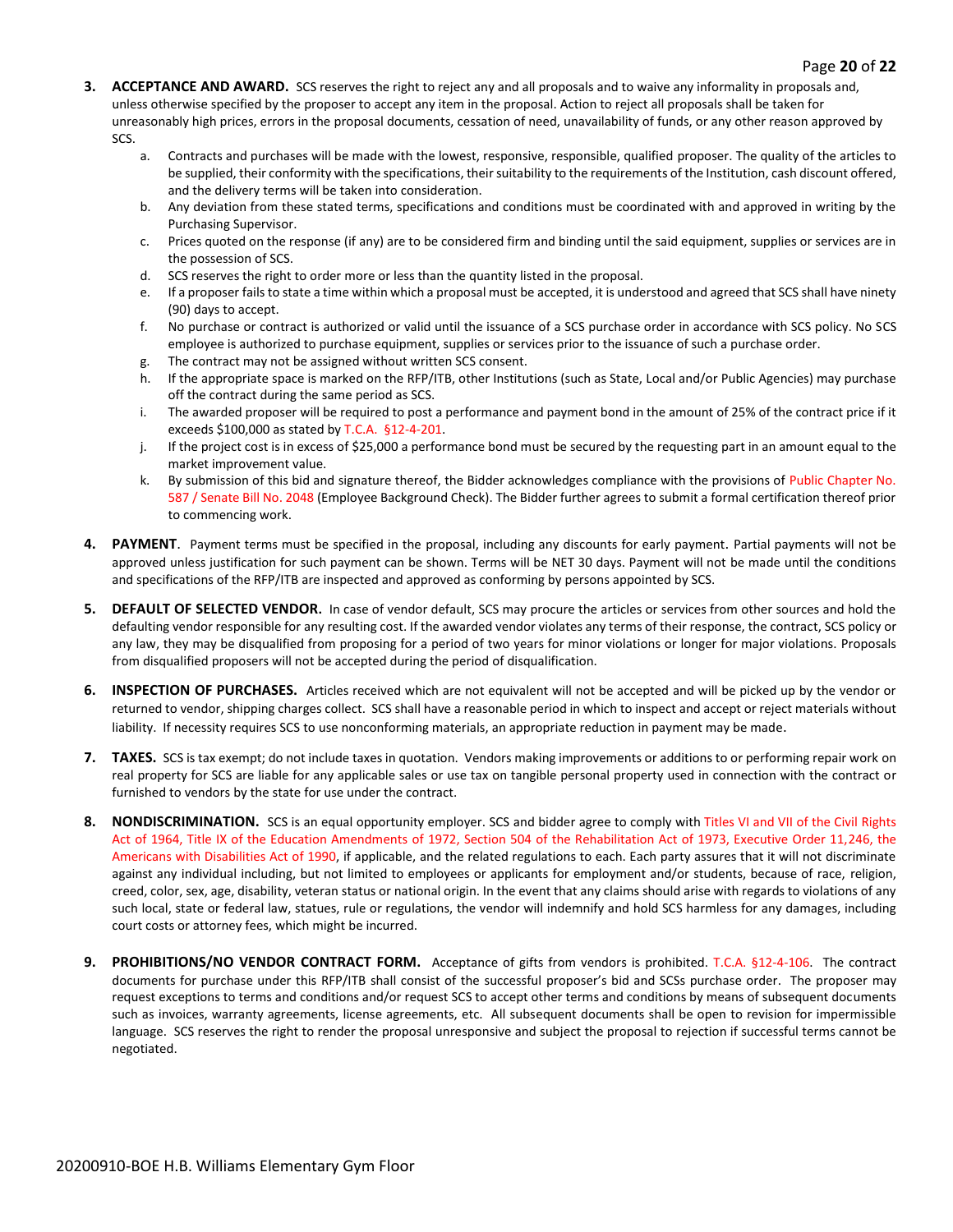#### Page **21** of **22**

- **10. PROHIBITION ON HIRING ILLEGAL IMMIGRANTS.** Tennessee Public Chapter No. 878 of 2006, T.C.A. §12-3-309, requires that Contractor attest in writing that Contractor will not knowingly utilize the services of illegal immigrants in the performance of this Contract and will not knowingly utilize the services of any subcontractor, if permitted under this Contract, who will utilize the services of illegal immigrants in the performance of this Contract. The attestation shall be made on the form, Attestation re Personnel Used in Contract Performance ("the Attestation"), which is attached and hereby incorporated by this reference.
- **11. SALES AND USE TAX.** Before the Purchase Order/Contract resulting from this RFP/ITB is signed, the apparent successful proposer must be registered with the Department of Revenue for the collection of Tennessee sales and use tax as required by T.C.A. §12-3-306.
- **12. ASSIGNMENT.** Neither the vendor nor SCS may assign this agreement without prior written consent of the other party.
- **13. LIABILITIES.** The vendor shall indemnify SCS against liability for any suits, actions or claims of any character arising from or relating to the performance under this agreement by the vendor or its subcontractors. SCS has no obligation for the payment of any judgement or the settlement of any claim made against the vendor or its subcontractors as a result of obligations under this contract.
- **14. APPLICABLE LAW.** Any contract shall be interpreted under the laws and statutes of the State of Tennessee. SCS does not enter into contracts which provide for mediation or arbitration. Any action arising from any contract made from this RFP/ITB shall be brought in the state courts in Sumner County, TN or in the United States Federal District Court for the Middle District of Tennessee.

Additionally, it is a violation of state statutes to purchase materials, supplies, services or any other item from a vendor that is a commissioner, official, employee or board member that has any financial or beneficial interest in such transaction, T.C.A. §12-4-101.

- **15. FUNDS**. The Proposer understands and accepts the non-appropriation of funds provision of SCS.
- **16. DATA PRIVACY AND SECURITY**. Personal Information (PI) includes but is not limited to that information protected by HIPAA, the HITECH Act, FERPA, or Gramm-Leach-Bliley) or such information which would allow a third party to gain access to the personal, medical or financial records of any of any party. Vendor represents and warrants that its collection, access, use, storage, disposal and disclosure of PI complies with all applicable federal and state privacy and data protection laws. Vendor represents and warrants that Vendor will maintain compliance with the SSAE 16 standard, and shall undertake any audits and risk assessments Vendor deems necessary to maintain compliance with SSAE16. If PI provided by SCS to Vendor is subject to FERPA. Vendor agrees that in its handling of FERPA data it will perform as a school official as that term is defined by FERPA regulations. Vendor acknowledges that its improper disclosure or redisclosure of PI covered by FERPA may, under certain circumstances, result in Vendor's exclusion from eligibility to contract with SCS for at least five (5) years. Vendor shall provide SCS with the name and contact information for an employee of Vendor who shall serve as SCS's primary security contact and shall be available to assist Customer twenty-four (24) hours per day, seven (7) days per week as a contact in resolving obligations associated with any security incident in which it is reasonably suspected that there has been a breach of information security. Vendor shall immediately mitigate or resolve any Security Incident, at Vendor's expense and in accordance with applicable privacy rights, laws, regulations and standards. Vendor shall reimburse SCS for actual costs incurred by SCS in responding to, and mitigating damages caused by, any Security Incident, including all costs of notice and/or remediation incurred under applicable law as a result of the Security Incident.
- **17. IRAN DIVESTMENT ACT.** By submission of this proposal, each proposer and each person signing on behalf of any proposer certified, and in the case of a joint proposal, each party thereto certifies as to its own organization, under penalty of perjury, that to the best of its knowledge and belief that each proposer is not on the list created pursuant to T.C.A. §12-12-106.
- **18. COMPLIANCE WITH CONDUCT STANDARDS**. Contractors shall be fully responsible for the conduct of its employees, subcontractors, representatives and agents. Loud or offensive music, language or behavior is unacceptable. Tobacco use of any type and vaping is prohibited on SCS property. Contact or interaction with staff or students is not allowed excepted between designated representatives of SCS and Contractor.